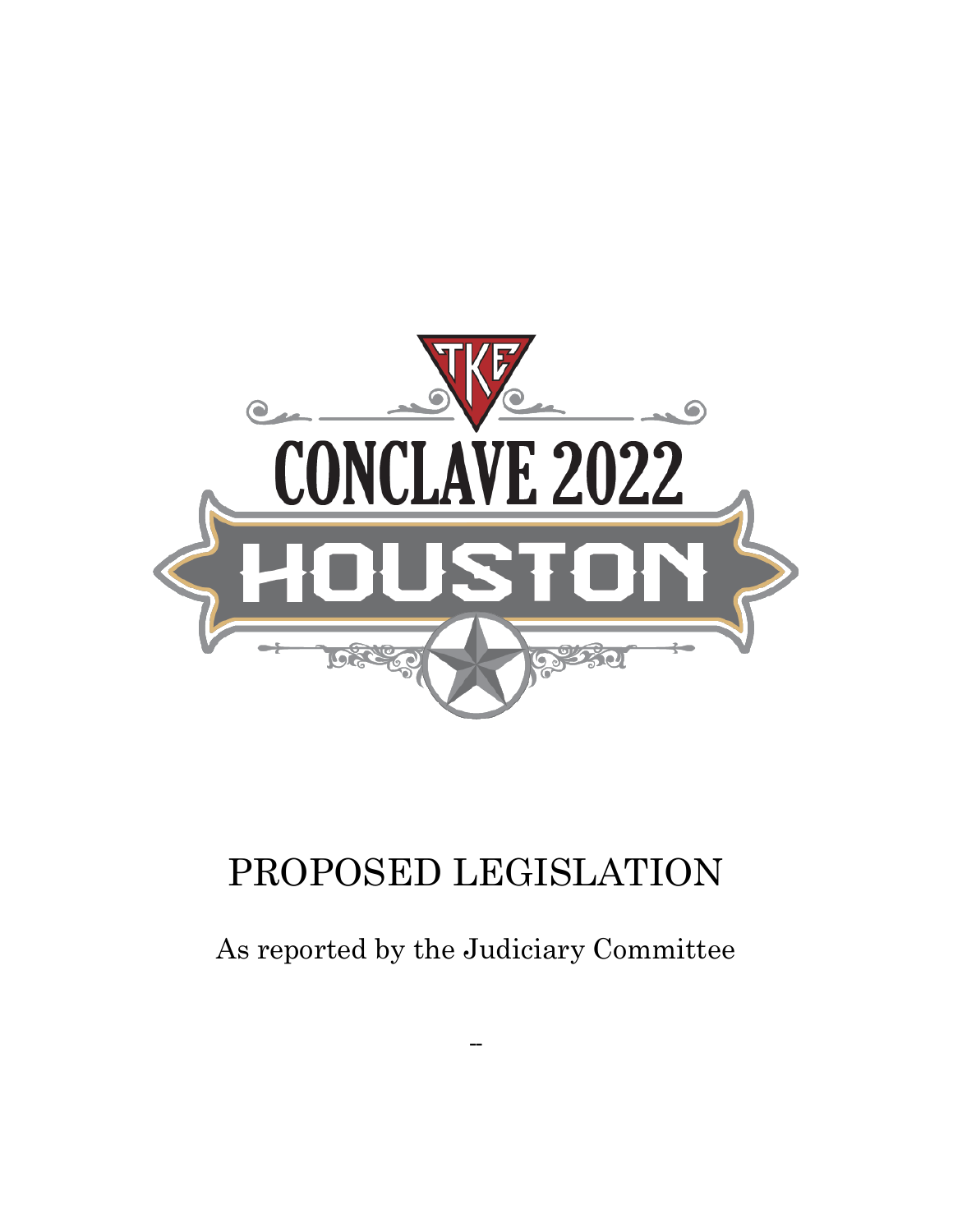

#### May 16, 2022

Dear Fraters:

In accordance with Ch. I, § 11 of the International Bylaws and Traditions of Tau Kappa Epsilon, the Judiciary Committee submits the following legislative proposals for the consideration of the Grand Chapter at the Second Session of the Sixty-First Conclave of the International Fraternity to be held in Houston, Texas on July 26, 2022. Summaries have been included for your convenience, along with the complete text of each proposal and advisory recommendations by the Grand Council.

I strongly encourage all delegates to review the attached proposals and discuss them with the officers and members of your chapter, Board of Advisors, and/or chartered alumni association. Carefully consider the potential impacts of approval or rejection of each proposal on your group and the International Fraternity as a whole.

Delegates are reminded that under the Black Book, only the legislation attached hereto–which was submitted in a timely fashion and reviewed by the Judiciary Committee–may be considered at Conclave. Proposed legislation may not be amended from the floor unless the amendment is solely for the purpose of clarification.

All proposed amendments to the International Constitution require approval by three-fourths of the votes cast at Conclave under Art. XVI, § 1. Changes to the International Bylaws and Traditions require approval by a majority of the votes cast under Ch. XXXII, § 1. In the text of the proposals presented, language to be deleted is signified by strikethrough, while language to be added is signified by underlining.

This year's Conclave will truly be like no other before it. The emergency measures taken by our Grand Council and professional staff during this unprecedented "triennium" have kept the Fraternity stable and our members safe, but nothing can replace the fellowship and camaraderie of hundreds of Fraters coming together from every corner of TKE Nation. This long-awaited opportunity to celebrate our brotherhood in person is an exciting one indeed.

I look forward to seeing you in Houston, Fraters. As always, I remain–

Yours In The Bond,

David W. Towne, Esq. Judiciary Chairman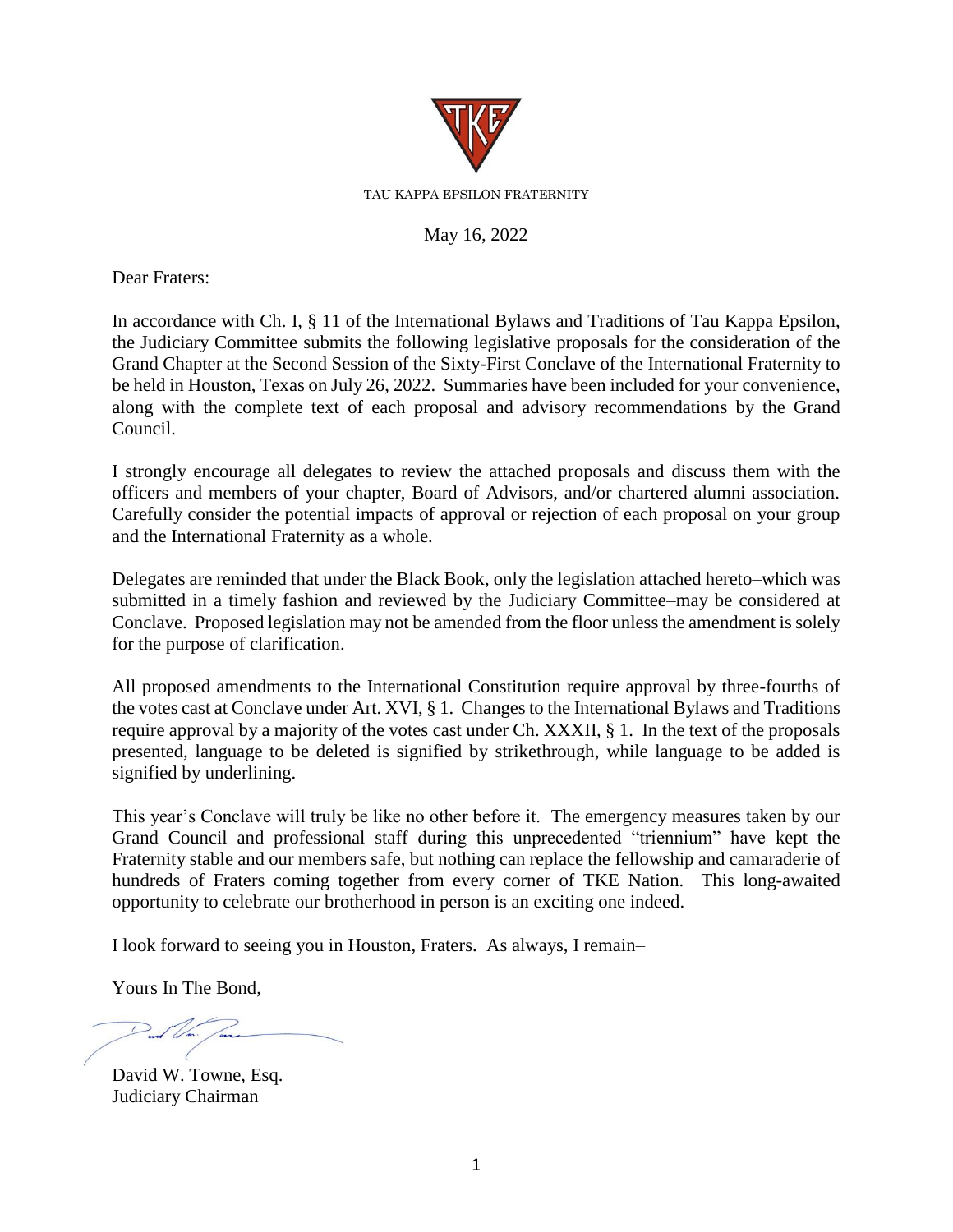# **Legislative Proposal #1 Confirmation of Amendment to the International Constitution**

| <b>Submitted By:</b>                           | The Grand Council                                                                                                                                                                                                                                                                                                                                                                                                                                                                                                                                                               |
|------------------------------------------------|---------------------------------------------------------------------------------------------------------------------------------------------------------------------------------------------------------------------------------------------------------------------------------------------------------------------------------------------------------------------------------------------------------------------------------------------------------------------------------------------------------------------------------------------------------------------------------|
| <b>Subject Matter:</b>                         | Separation of Boards of Advisors and Chapter Housing<br>Corporations                                                                                                                                                                                                                                                                                                                                                                                                                                                                                                            |
| <b>Sections Affected:</b>                      | Art. VI, § 1; Art. XIV, §§ 1–5; Art. XV, §§ 1–3                                                                                                                                                                                                                                                                                                                                                                                                                                                                                                                                 |
| <b>Required to Pass:</b>                       | Three-fourths vote                                                                                                                                                                                                                                                                                                                                                                                                                                                                                                                                                              |
| <b>Grand Council</b><br><b>Recommendation:</b> | Yes, Do Pass                                                                                                                                                                                                                                                                                                                                                                                                                                                                                                                                                                    |
| <b>Purpose/Scope:</b>                          | Prior to the 2019 Conclave, two areas of significant concern<br>were identified regarding Black Book provisions relating to<br>the governance of chapter organizations and property:                                                                                                                                                                                                                                                                                                                                                                                            |
|                                                | First, the Fraternity's laws did not require any separation<br>between chapters' Boards of Advisors (BOAs) and housing<br>This potentially exposed the Fraternity and its<br>entities.<br>chapters to increased liability in the event of litigation arising<br>from a risk incident at, or otherwise relating to, any housing<br>or real property owned or used by a chapter.                                                                                                                                                                                                  |
|                                                | Second, the Black Book required each chapter to incorporate<br>and maintain a Chapter Corporation. Implementation and<br>enforcement of this clause varied considerably over time and<br>from one jurisdiction to another, complicating legal<br>compliance and risk management efforts. The Black Book<br>also required BOA members to serve as Chapter Corporation<br>directors, creating further potential avenues of liability<br>exposure for alumni, volunteers, and the Fraternity                                                                                       |
|                                                | These issues were considered by the Risk Committee's<br>Housing subcommittee, which was appointed by the<br>Venerable Grand Prytanis following the 2019 Conclave. The<br>subcommittee proposed changes to the Fraternity's laws that<br>removed authority over real property and certain business<br>BOAs, vesting title and management<br>from<br>matters<br>responsibilities in fully separate, independent Housing<br>Corporations instead. The proposed changes also did away<br>with the requirement that chapter organizations incorporate<br>in their state or province. |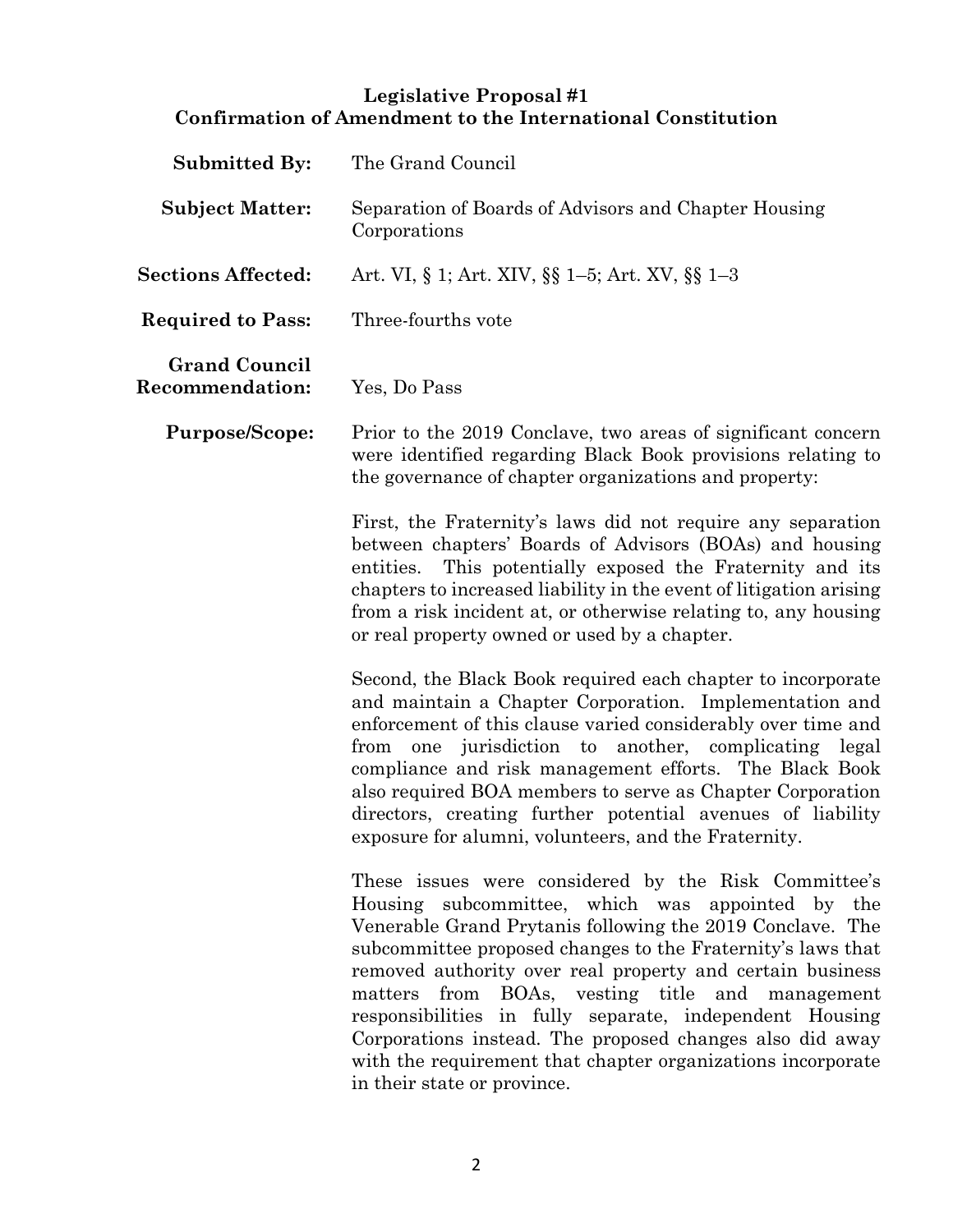The Judiciary Committee declared an emergency relating to these issues on September 27, 2019, allowing the Grand Council to adopt the proposed changes on an interim basis. These changes, if not expressly confirmed by the Grand Chapter at the 2022 Conclave, will revert to the language in effect at the 2019 Conclave.

#### **Proposed Changes:**

[Deletions indicated by strikethrough; additions indicated by underlining.]

#### ARTICLE VI

#### **Membership**

SECTION 1. *Kinds of Members.* The membership of the Fraternity shall consist of collegiate, inactive, and alumni members and Chapter Housing Corporations which hold title to real or personal property for use by a collegiate chapter.

…

#### ARTICLE XIV

#### **Chapter Corporation & Property Chapter Housing Corporation & Property**

SECTION 1. *Title.* The personal property assets of each collegiate chapter, specifically excluding any real property, including title to all real and all personal property, shall be held by Board of Advisors for the benefit of the Chapter. a not-forprofit corporation (hereinafter called "Chapter Corporation"), organized and managed by the Board of Advisors. Each Chapter Corporation shall be subject to the obligations imposed upon it by this Constitution and the International Bylaws and Traditions of the Fraternity.

SEC. 2. *Chapter Finances.* The finances of each collegiate chapter shall be supervised by its Board of Advisors. The Board of Advisors shall provide oversight and guidance of the finances of each collegiate chapter as necessary and in accord with such other mandates set forth in the Fraternity's International By-Laws and Traditions and International Constitution.

SEC. 3. *Chapter Corporations.* No charter shall hereafter be granted unless or until the petitioning body shall have first organized a Chapter Corporation. Any existing chartered chapter not having a Chapter Corporation is required to form and maintain such a corporation in order to remain in good standing with the International Fraternity.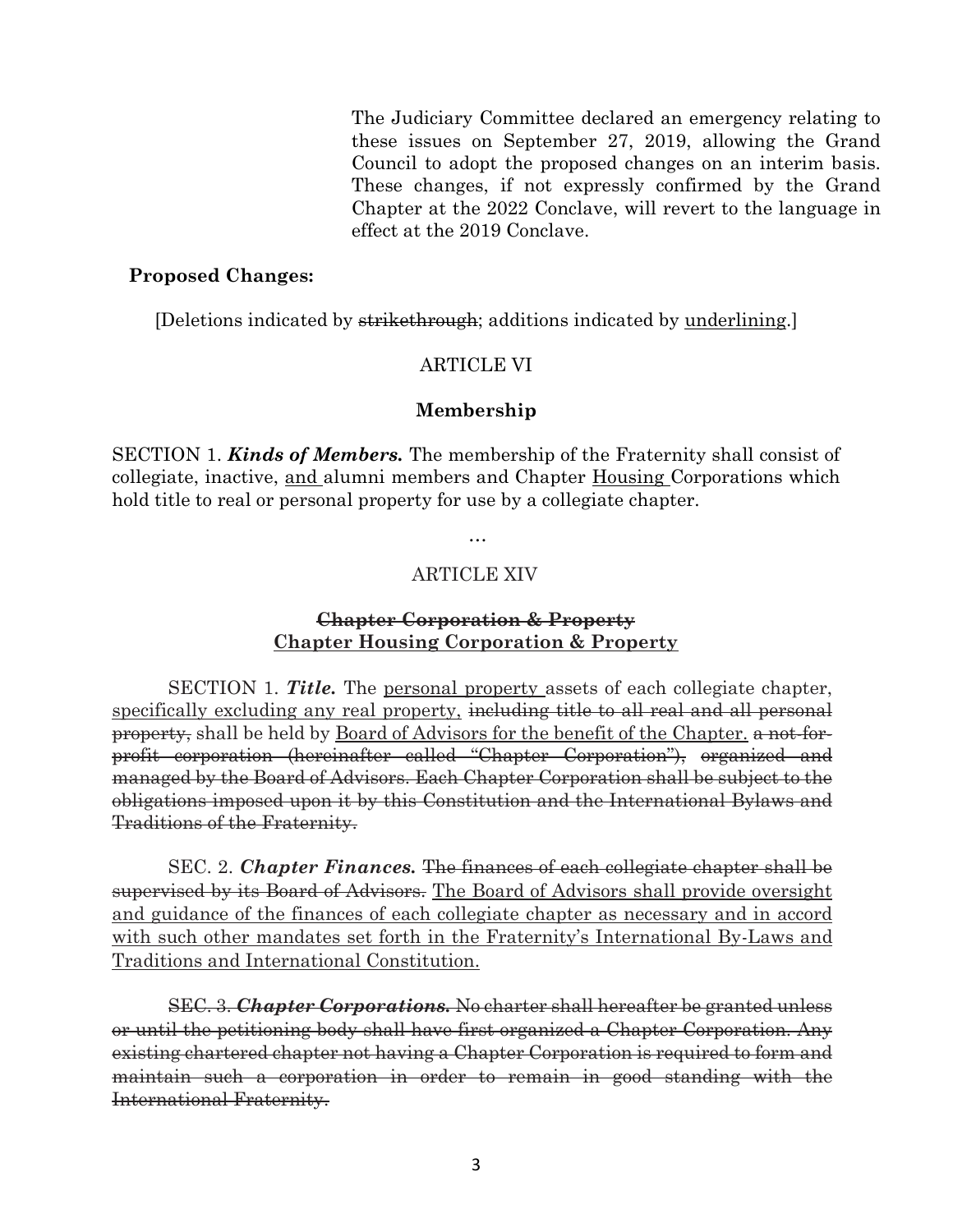SEC. 4. *Corporation Directors***.** The Board of Advisors shall serve as the Board of Directors of the Chapter Corporation. Only members of the Board of Advisors shall be eligible to serve as directors of the Chapter Corporation.

SEC. 5. *Chapter Housing Corporation.* The title to all real property assets used for the benefit of any collegiate chapter shall be held by a not-for-profit corporation (hereinafter called the "Chapter Housing Corporation"), organized and managed by Alumni Members of the Fraternity who are the duly elected board members of the Chapter Housing Corporation, however no member of any Board of Advisors may sit on the board of any Chapter Housing Corporation for the same chapter. Each Chapter Housing Corporation shall be subject to the obligations imposed upon it by this Constitution and the International Bylaws and Traditions of the Fraternity.

ARTICLE XV

…

#### **Inspection and Supervision Guidance and Education**

SECTION 1. *May be Provided.* Programs for advising and counseling the several chapters and Chapter Housing Corporations in the principles, rituals and traditions of the Fraternity and in methods and techniques of successful chapter operation may be provided for by the Constitution or Bylaws or by resolution of the Grand Council or the Grand Chapter.

SEC. 2. *Regions.* The chapters and Chapter Housing Corporations of the Fraternity may be assigned to regions, the geographic boundaries of which may from time to time be fixed by the Grand Council, for the purpose of assistance and counseling.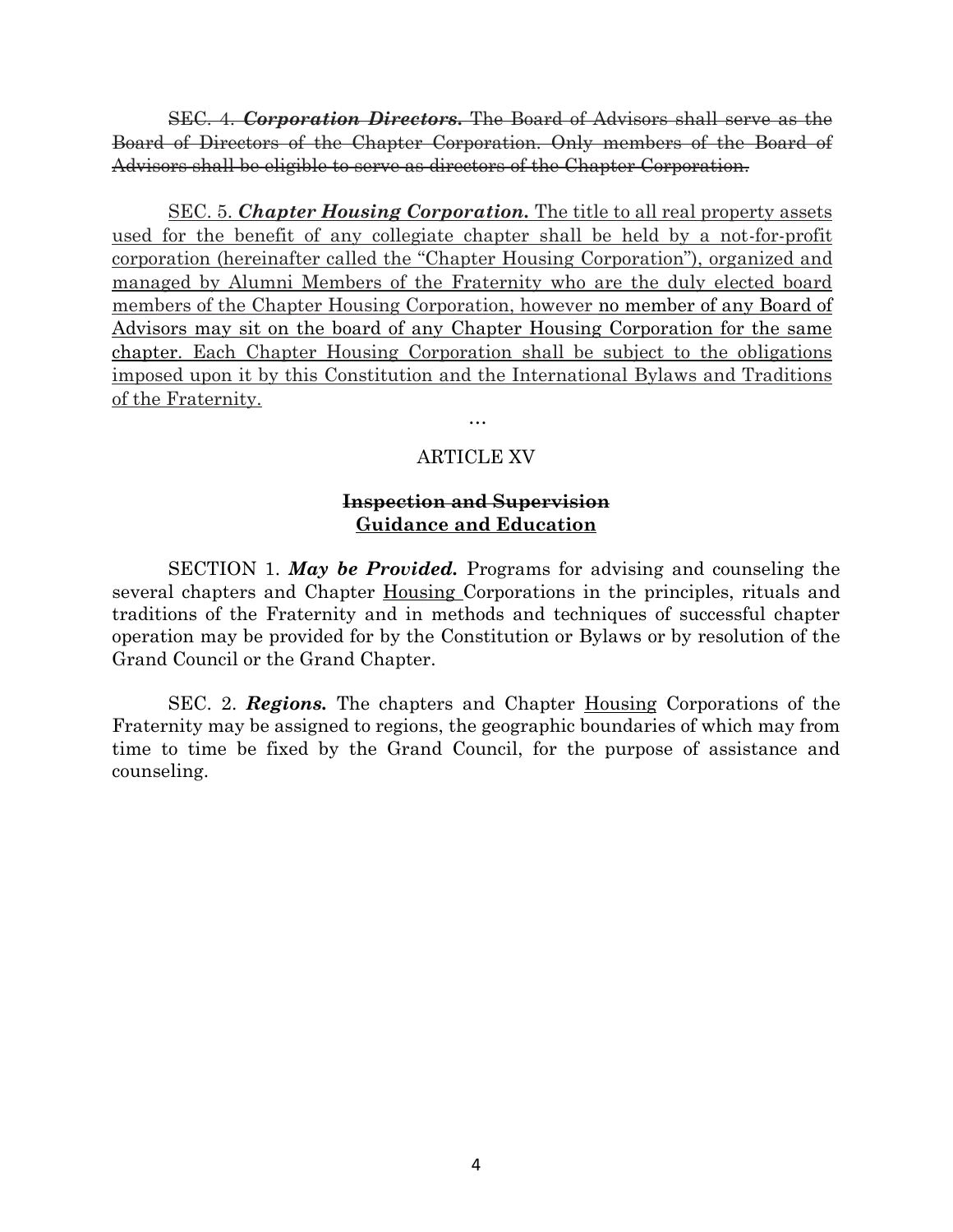# **Legislative Proposal #2 Confirmation of Amendment to the International Bylaws and Traditions**

| <b>Submitted By:</b>                           | The Grand Council                                                                                                                                                                                                                                                                                                                                                                                                                                                                                                 |
|------------------------------------------------|-------------------------------------------------------------------------------------------------------------------------------------------------------------------------------------------------------------------------------------------------------------------------------------------------------------------------------------------------------------------------------------------------------------------------------------------------------------------------------------------------------------------|
| <b>Subject Matter:</b>                         | Separation of Boards of Advisors and Chapter Housing<br>Corporations                                                                                                                                                                                                                                                                                                                                                                                                                                              |
| <b>Sections Affected:</b>                      | Ch. VII, $\S\S 3$ , 4, 8, 9; Ch. XII, $\S \ \ 3$ –7; Ch. XIII, $\S \ \ 1$ –17; Ch.<br>XIV, §§ 1–9; Ch. XV, §§ 4, 5, and 7                                                                                                                                                                                                                                                                                                                                                                                         |
| <b>Required to Pass:</b>                       | Majority vote                                                                                                                                                                                                                                                                                                                                                                                                                                                                                                     |
| <b>Grand Council</b><br><b>Recommendation:</b> | Yes, Do Pass                                                                                                                                                                                                                                                                                                                                                                                                                                                                                                      |
| <b>Purpose/Scope:</b>                          | Prior to the 2019 Conclave, two areas of significant concern<br>were identified regarding Black Book provisions relating to<br>the governance of chapter organizations and property:                                                                                                                                                                                                                                                                                                                              |
|                                                | First, the Fraternity's laws did not require any separation<br>between chapters' Boards of Advisors (BOAs) and housing<br>This potentially exposed the Fraternity and its<br>entities.<br>chapters to increased liability in the event of litigation arising<br>from a risk incident at, or otherwise relating to, any housing<br>or real property owned or used by a chapter.                                                                                                                                    |
|                                                | Second, the Black Book required each chapter to incorporate<br>and maintain a Chapter Corporation. Implementation and<br>enforcement of this clause varied considerably over time and<br>jurisdiction to another, complicating legal<br>from<br>one<br>compliance and risk management efforts. The Black Book<br>also required BOA members to serve as Chapter Corporation<br>directors, creating further potential avenues of liability<br>exposure for alumni, volunteers, and the International<br>Fraternity. |
|                                                | These issues were considered by the Risk Committee's<br>Housing subcommittee, which was appointed by the<br>Venerable Grand Prytanis following the 2019 Conclave. The<br>subcommittee proposed changes to the Fraternity's laws that<br>removed authority over real property and certain business<br>matters from BOAs, vesting title and management<br>responsibilities in fully separate, independent Housing<br>Corporations instead. The proposed changes also did away                                       |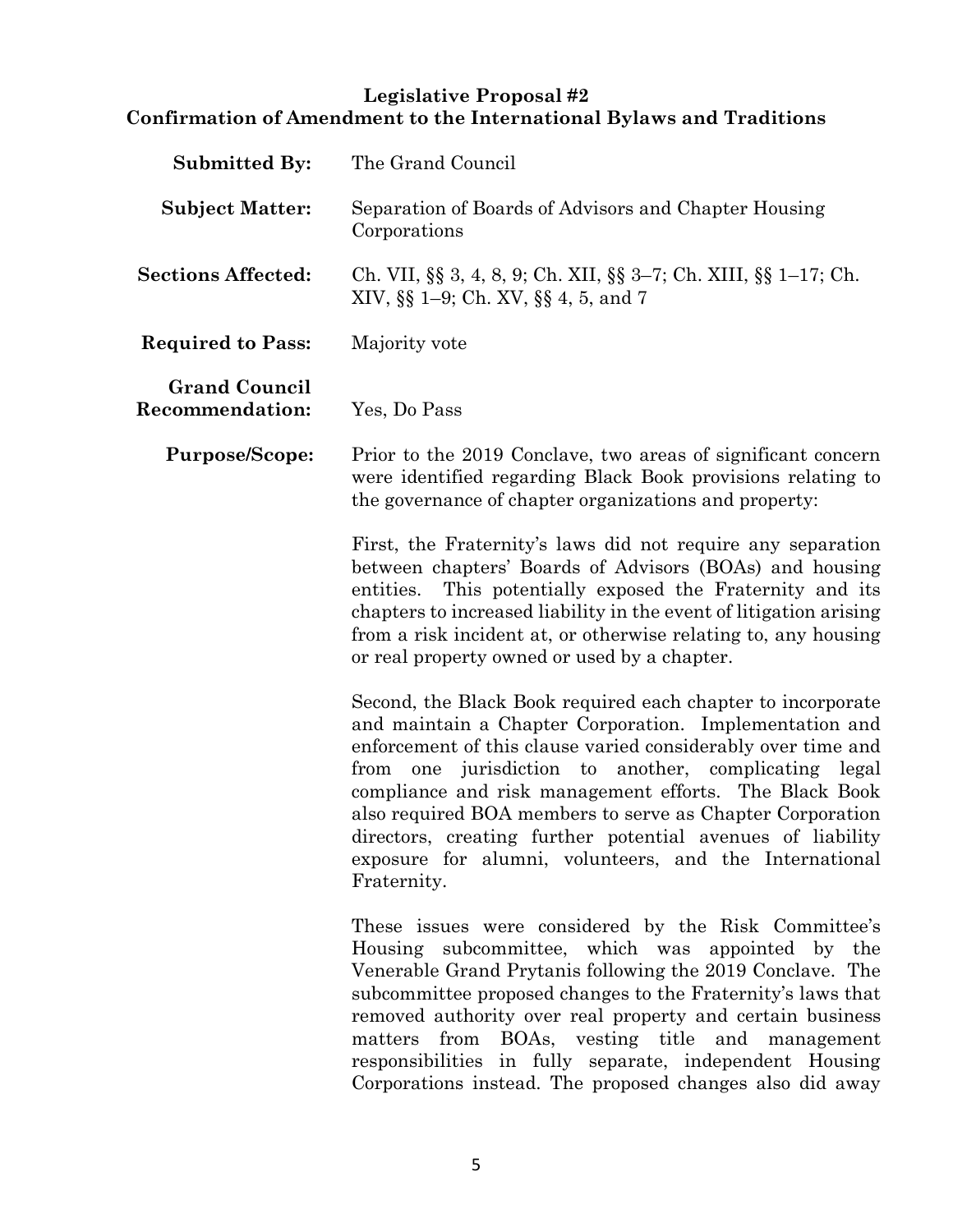with the requirement that chapter organizations incorporate in their state or province.

The Judiciary Committee declared an emergency relating to these issues on September 27, 2019, allowing the Grand Council to adopt the proposed changes on an interim basis by unanimous vote. These changes, if not expressly confirmed by the Grand Chapter at the 2022 Conclave, will revert to the language in effect at the 2019 Conclave.

#### **Proposed Changes:**

[Deletions indicated by strikethrough; additions indicated by underlining.]

#### **DIVISION TWO: FINANCE**

#### CHAPTER VII: **Fraternity Finance**

SEC. 3. *Payment of Fees.* Each chapter and Chapter Corporation (or if there is no Chapter Corporation, the Board of Advisors) shall (a) collect, in trust, and remit to the Offices of the Grand Chapter prior to their due date all fees required of its members who have not been granted inactive status who are enrolled as students at the college or university at which such chapter is located and (b) pay, prior to their due date, all liabilities of the chapter to the Fraternity.

SEC. 4. *Charter Fees.* Every new collegiate chapter and Chapter Corporation which may be installed (or, if there is no Chapter Corporation, the its Board of Advisors) shall pay to the International Fraternity a chartering fee to be determined by the Chief Executive Officer, in addition to the regular membership fees for each member of such collegiate chapter. Every new alumni association installed shall pay a charter fee established annually by the Grand Council.

…

SEC. 8. *Chapter in Arrears.* The Chief Executive Officer shall report to the Judiciary Committee, at its meeting prior to each Conclave, any chapter, Chapter Corporation or Board of Advisors in arrears to the International Fraternity on any of its obligations or for any fees which it is required to collect and remit to the Offices of the Grand Chapter, and no delegate from such chapter shall be permitted a seat or vote in the Grand Chapter.

SEC. 9. *Bond.* Every officer, agent, and/or employee of the International Fraternity and of each chapter, Chapter Corporation, and Board of Advisors authorized to receive, collect or disburse monies of the International Fraternity, or of any chapter, title-holding corporations, or Board of Advisors, shall be bonded, in an amount fixed by the Grand Council, by a surety bond of a responsible surety company,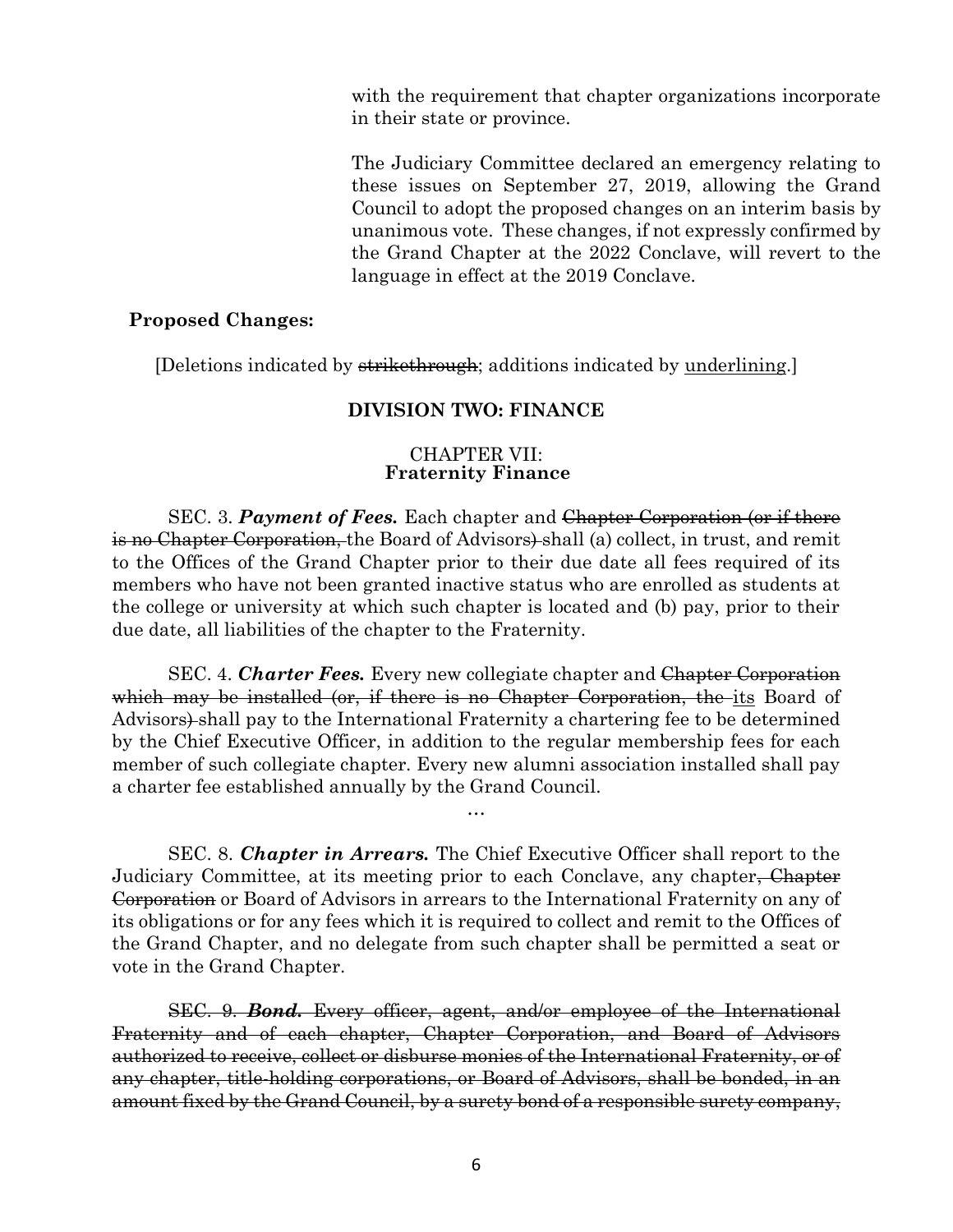sufficient to cover all funds held by such officers, agents, and/or employees, or to come into or pass through the hands of them or any of them, conditioned for the faithful performance of their respective duties and the faithful accounting for and paying over of such funds to their respective successors or to other agents, officers or employees of the Fraternity entitled to receive the same. Said bond shall be procured and held by the Chief Executive Officer and the premium thereof included in and paid out of the International Fraternity's budget; provided, that the Grand Council

**DIVISION THREE: COLLEGIATE ORGANIZATION**

**…**

# Chapter XII: **Collegiate Finance**

SEC. 3. *Annual Report.* A copy of the Annual Report shall be filed within 10 days with the Chapter Advisor, Chapter Corporation, Board of Advisors, and in the chapter files. Any chapter failing to file the Annual Report with the Offices of the Grand Chapter by May 15 will be subject to a fine of \$50.00 (U.S. dollars) and an additional \$50.00 (U.S. dollars) for each ninety (90) days thereafter until such report has been filed.

SEC. 4. *Budget.* The Crysophylos shall, before June 30 of each year, meet with the Prytanis, Chapter Advisor, Chapter Corporation and Board of Advisors to prepare and adopt a budget for the ensuing year.

SEC. 5. *Audit.* The financial records of each collegiate chapter shall be annually audited by the Chapter Corporation and the Board of Advisors, and they may be audited at such other times as the Chapter Corporation, the Board of Advisors, the Volunteer Assistant or other Fraternity authority may determine.

SEC. 6. *Arrears Forbidden.* No member shall be permitted to be in arrears to the International Fraternity,  $\theta$ -his chapter, or the Board of Advisors  $\theta$ -Chapter Corporation for dues, membership fees, assessments, board, room and rent, or for any other obligation whatsoever, except in case of emergency, and then only with the written consent of the Chairman or President of the Chapter Corporation and Board of Advisors and the Chapter Advisor or, in the case of obligations to the International Fraternity, with the consent of the Chief Executive Officer.

SEC. 7. *Enforcement.* It shall be the duty of each collegiate chapter, Chapter Corporation, and Board of Advisors to enforce the foregoing Section 6 by appropriate action, and the respective officers and members shall each be responsible for such enforcement.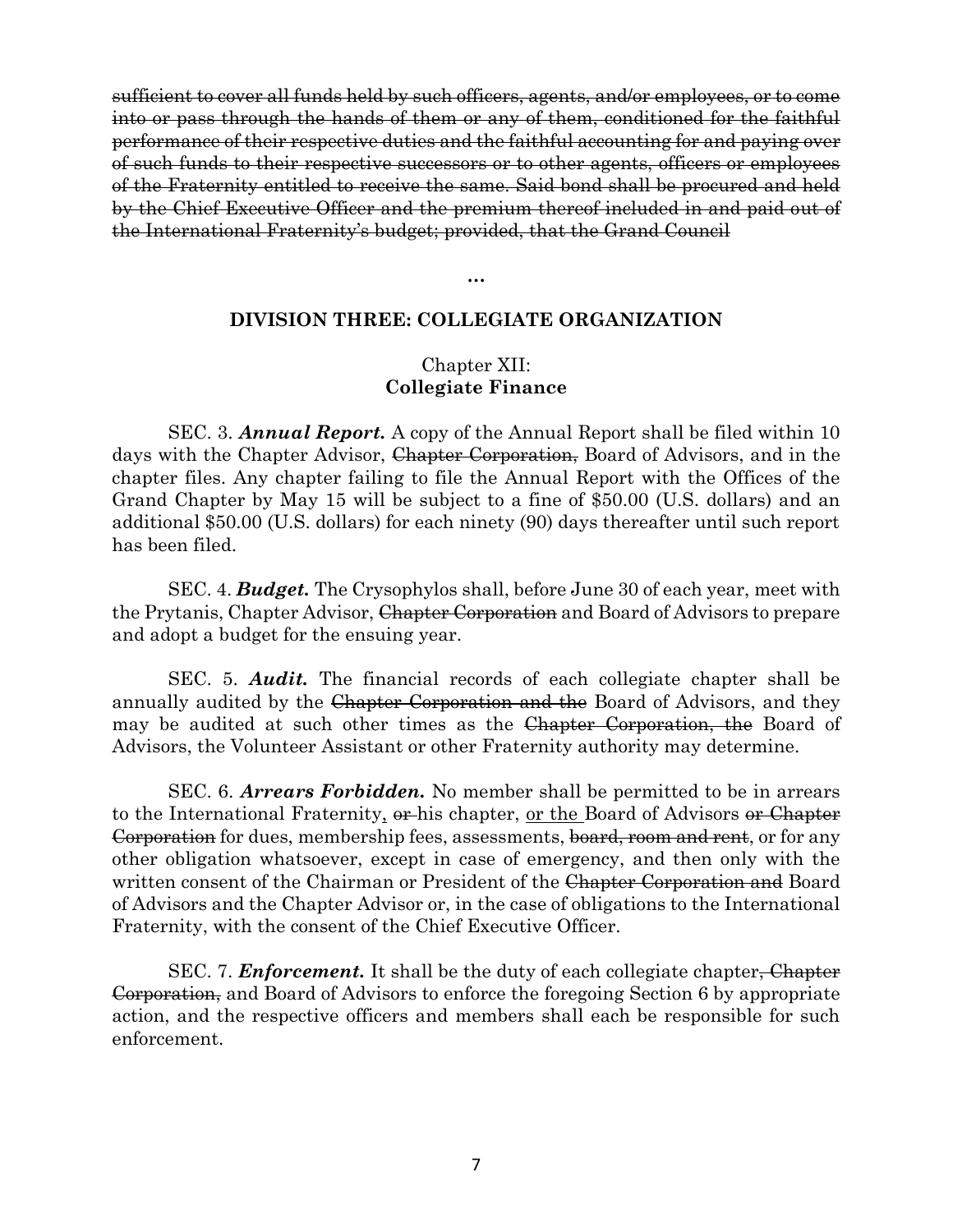#### CHAPTER XIII: **The Board of Advisors and Chapter Corporation**

SECTION 1. *How Constituted.* The activities of each collegiate chapter shall be supervised by a Board of Advisors consisting of the Chapter Advisor, the Chapter Prytanis, the Chapter Crysophylos, and at least four other persons, the majority of whom should be alumni or honorary members of the International Fraternity shall provide education and guidance to each collegiate chapter as necessary. The Board of Advisors shall act in compliance with the Articles of Incorporation, Constitution, Bylaws, laws, traditions, usages, obligations, and principles of the Fraternity and to set by example the standard of conduct for collegiate and non-members to emulate. The elected members of the Board of Advisors shall serve for a term of four years or for terms as approved by the Board of Advisors, and until their successors are elected, and all vacancies except as hereinafter provided shall be filled by the members of said Board. No member of any Board of Advisors may be a member of the board of any Chapter Housing Corporation for the same chapter. The Chief Executive Officer shall have power to remove from office at his discretion, for violation of the Articles of Incorporation, Constitution, Bylaws, laws, traditions, usages, obligations, principles or ritual of the Fraternity or other good cause, any member or members of a Board of Advisors, and may fill by appointment all vacancies thereby created.

SEC. 3. *Liability Insurance.* The Board of Advisors shall maintain comprehensive general liability insurance under which the chapter corporation and the chapter or the colony corporation and the colony, as the case may be, shall be named insureds, which shall include host liquor liability coverage, provided the same is reason- ably available. In the event that for any reason no Board of Advisors exists, then the obligation to maintain the insurance herein required shall be on the officers of the chapter corporation, the chapter, the colony corporation and the colony, as the case may be.

…

SEC. 4 3. *Motions by Members of Chapter.* Any member of the said chapter may present written motions or resolutions for the consideration of the Board, or any matter within its jurisdiction, which, if seconded in writing by another member, shall thereupon be discussed and voted upon in the same manner as if offered by a member of the Board.

SEC. 54. *Appeals.* Any chapter may, by majority vote, appeal to the Chief Executive Officer from any decision or action by the Board of Advisors, with further right of appeal from his decision to the Grand Prytanis.

SEC. 6. *Sinking Fund.* Whenever any chapter shall be or become indebted for other than current expenses, it shall be the duty of the Chapter Corporation to establish a sinking fund for the retirement of such debt, and to require said chapter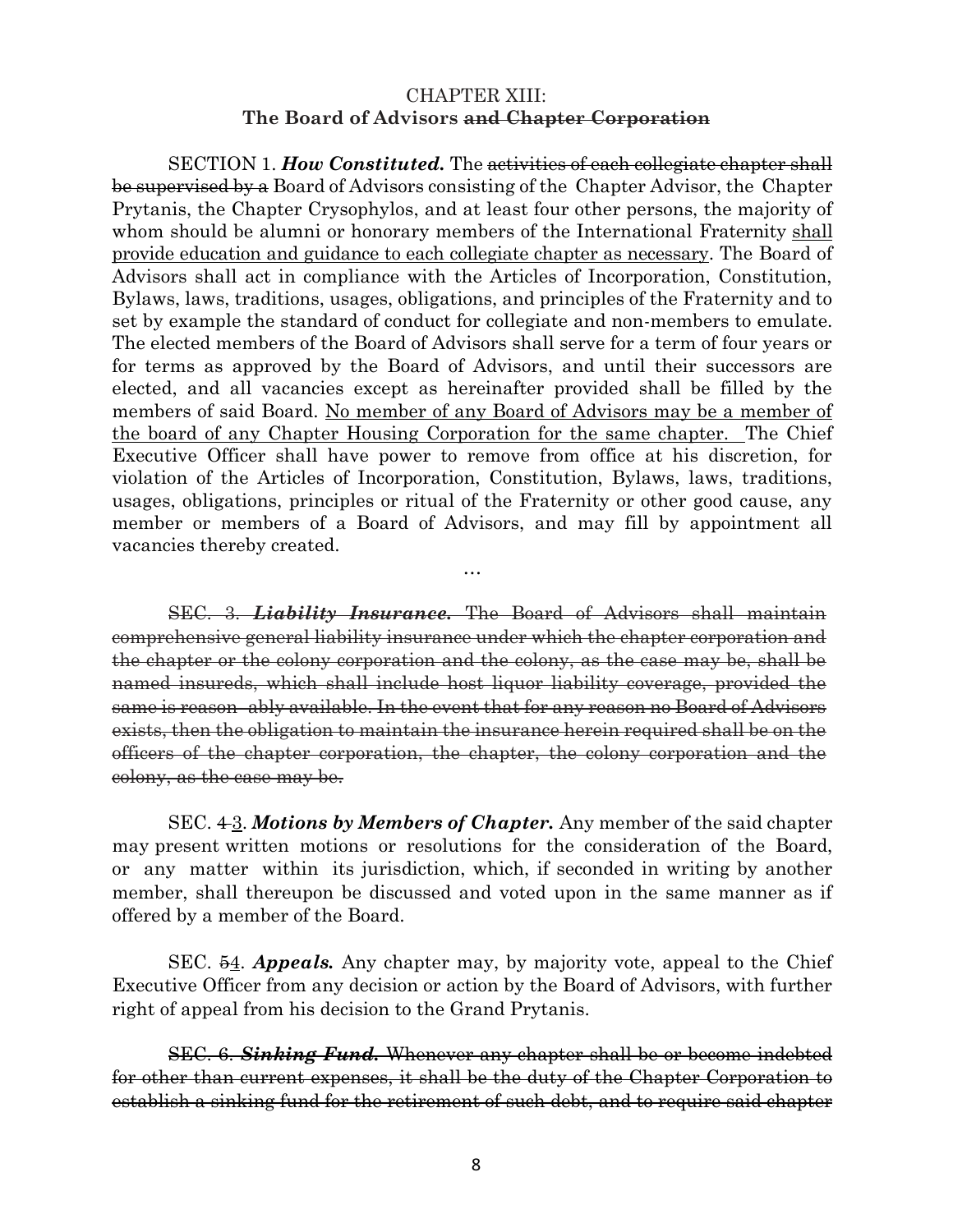to pay monthly to the Treasurer of the Chapter Corporation a sum sufficient for said sinking fund, and also to cover its taxes, insurance and a reasonable depreciation on its property, the amount of which shall also be fixed by the Chapter Corporation.

SEC. 7. *Powers and Duties.* Whenever property shall be held for the use of any chapter, the Chapter Corporation shall have the power to require repairs, insurance, the payment of taxes, special assessments, mechanics' liens, judgments and all other matters necessary for the protection and preservation of such property. No encumbrance or conveyance of such real estate shall be made without its consent. It shall have power to prohibit any act or omission which may waste or damage the said property.

SEC. 8. *Title to Property.* The title to all real and personal property of the several collegiate chapters shall vest in and be held by the Chapter Corporation for such collegiate chapters.

SEC. 9. *Chattel Mortgages, Etc.* Chattel mortgages, conditional sales contracts and any other contract granting a security interest in property used by any collegiate chapter shall be executed only by the proper officers of the Chapter Corporation, when authorized by a proper resolution of the Board of Directors.

SEC. 10 5. *Control and Disposition of Personal Property on Loss of Charter*. In the event that the charter of any collegiate chapter shall be withdrawn or surrendered, the control and custody of the personal property held by or for the use of such chapter shall devolve upon the Chapter Corporation Board of Advisors, and it shall dispose of the same as directed by the Grand Council. All monies, and the proceeds of sale of such personal property of said chapter, shall be held by the Fraternity to the credit of said chapter, as directed by the Grand Council.

SEC.  $\ddots$  41. 6. *Authority of Grand Council*. In the event that a chapter is suspended or declared non-operating, the Grand Council shall have authority over the real estate and personal property held by the Chapter Corporation, Boards of Advisors and chapters to prevent its being diverted from its proper use as Fraternity property and to prevent the carrying on of any practices contrary to the Constitution, Bylaws, laws, ritual or principles of the International Fraternity.

SEC. 12. *Disposition of Real Estate on Loss of Charter.* In the event that the charter of any chapter shall be withdrawn or surrendered, the title to any real estate shall be held for the alumni members of said chapter, for a period of two years. If, at the expiration of the two years, such chapter shall not have been restored, the local Board of Advisors or the Chapter Corporation shall sell the real estate, unless other action is authorized by the Grand Prytanis. After the payment or provision for payment of all legally enforceable obligations of the owner of the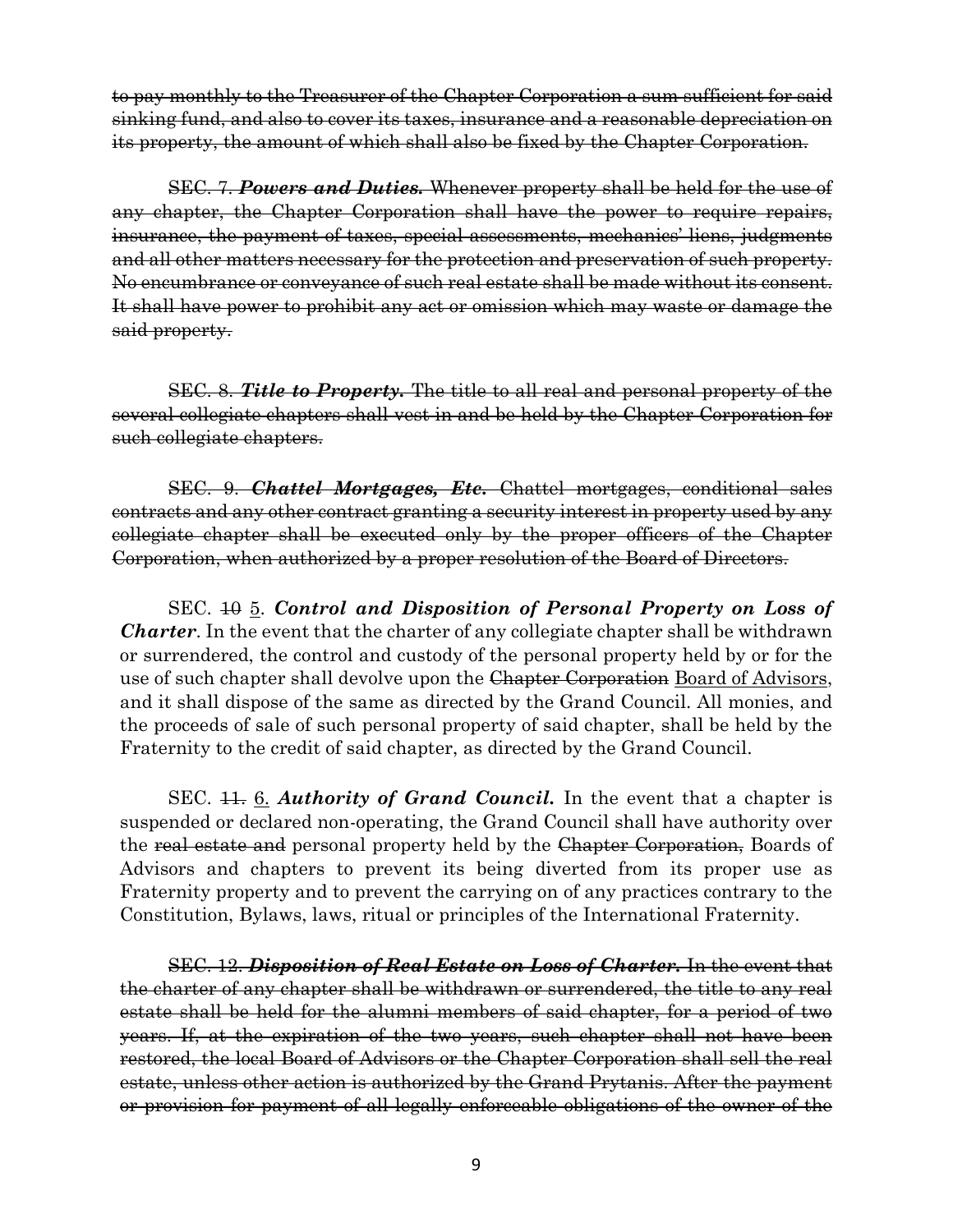real estate, the remaining proceeds of any sale of real estate shall be promptly transferred to the Fraternity (unless other- wise determined by the Grand Council) and held by the Fraternity to the credit of said chapter regardless of the time of such sale and regardless of whether title was held by the chapter, Chapter Corporation or Board of Advisors.

SEC. 137. *General Education, Guidance and Oversight. Supervision Oversight.* The Board of Advisors and the Chapter Corporation shall have general supervision provide education and guidance, as necessary, over all phases of chapter operations and the finances of the chapter; shall approve budgets hereinbefore provided; shall encourage the prevention of prevent incurring of unnecessary or unwise expenditures or indebtedness by the chapter, or penalties to the Fraternity; shall require u r g e the prompt collection by the chapter of all monies due it or due the Chapter Corporation or the International Fraternity, and assist therein as requested by the chapter<sub>i</sub> and shall require all chapter accounts to be kept and reports made on the forms and at the times required by law, or by the Chief Executive Officer. The Board of Advisors and the Directors of the Chapter Corporation must confer with the officers of the chapter concerning the execution of the aforesaid duties.

SEC. 148. *Business Manager.* The Board of Advisors of, and the Chapter Corporation for, each chapter may annually employ a Business Manager of the chapter who may, but need not be, a member of a Board of Advisors and fix his compensation at such reasonable sum as may be agreed upon. The Business Manager shall oversee and offer guidance on the work of the Crysophylos, make a monthly audit of his books; collect all bills of members for <del>board, room rent,</del> dues, fees, and other obligations to the International Fraternity<del>, the Chapter Corporation</del> and the chapter which are not paid when due, supervise the purchase of all supplies and the payment of all accounts payable of the chapter and the Chapter Corporation. He shall keep such books of account as may be necessary and make such reports to the Board of Advisors and the Chapter Corporation and to the International Fraternity as may from time to time be required. All or any of such duties of a Business Manager may be performed by an officer or employee of the college or university at which the chapter is located, as required or designated by said college or university.

SEC.  $\frac{159}{100}$ . *Employees.* All contracts for services of business managers, resident advisors, housemothers, housekeepers, cooks, stewards, and all other persons who may be employed by or in the services of any collegiate chapter shall be made and the compensation and duties of such person or persons fixed by the respective Boards of Advisors <del>or Chapter Corporation</del>.

SEC. 1610. *Annual Reports.* The Board of Advisors and the said Chapter Corporation shall file an annual report with the chapter, the Secretary of the Board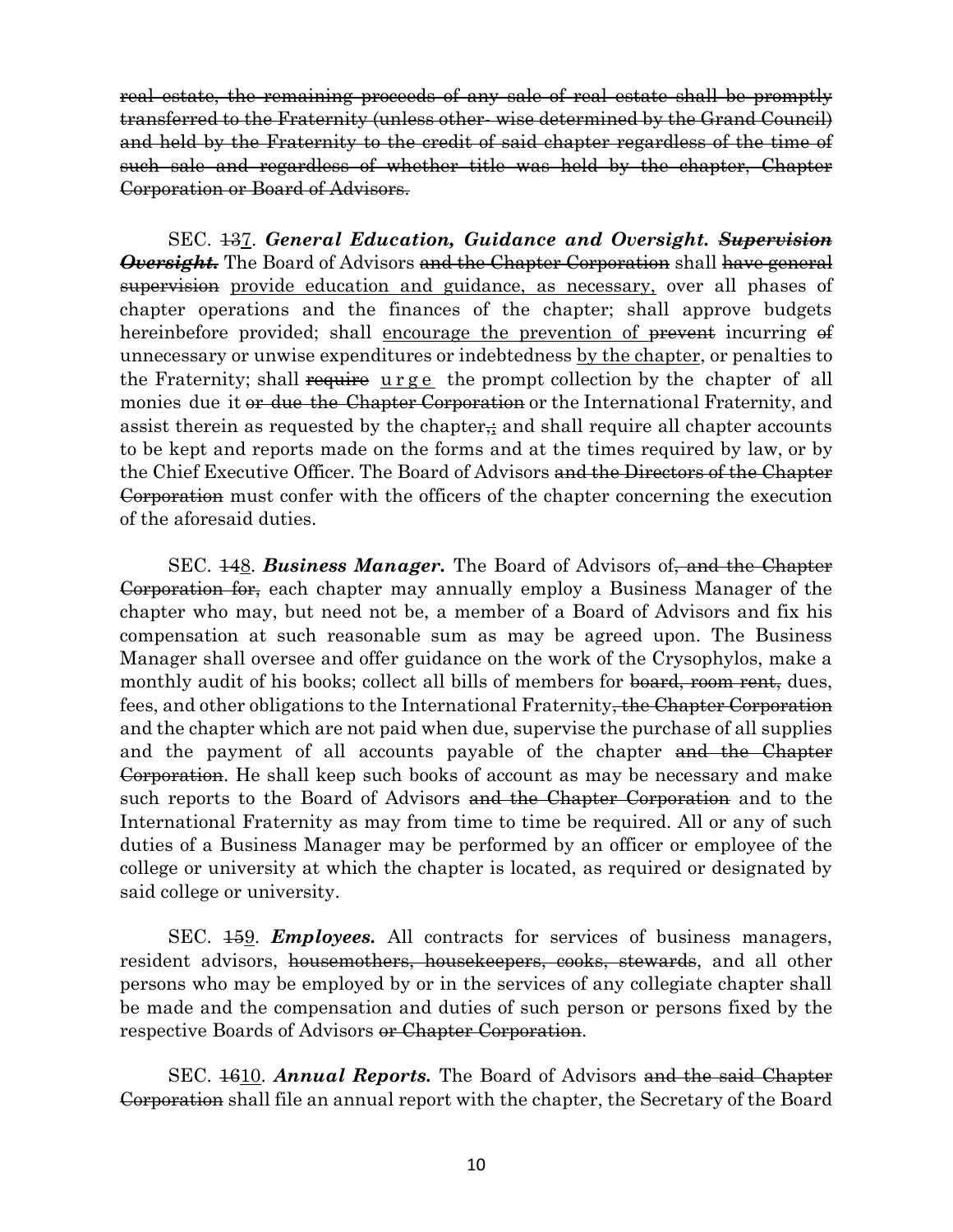of Advisors, the Secretary of the Chapter Corporation and the International Fraternity. The report shall be on forms supplied by the International Fraternity and shall include information as may be deemed necessary by the Grand Council from time to time. The annual report shall be filed no later than May 15 of each year. Additionally, a financial report and a copy of the Chapter's and/or Chapter Corporation Internal Revenue Service Form 990 annual tax filings shall be filed with the Offices of the Grand Chapter by November 15 of each year.

SEC. 17. *Board of Advisors.* The rights and duties imposed by these Bylaws on the Chapter Corporation shall be exercised by the Board of Advisors if a Chapter Corporation has not been organized by such Board of Advisors. If a Chapter Corporation has been organized, the Board of Advisors may nevertheless exercise the rights and duties imposed by these Bylaws on the Chapter Corporation to the extent necessary or appropriate under applicable state law, and the Board of Advisors shall exercise such rights and duties to the extent the Chapter Corporation fails to do so.

# CHAPTER XIV: **The Chapter Housing Corporation**

SECTION 1. *How Constituted.* Whenever property shall be held for the use of any chapter, a Chapter Housing Corporation shall be constituted. The Chapter Housing Corporation shall consist of no less than three alumni or honorary members of the International Fraternity, or such other number as required by the State or Province in which the corporation is constituted. The Chapter Housing Corporation shall act in compliance with the Articles of Incorporation, Constitution, Bylaws, laws, traditions, usages, obligations, and principles of the Fraternity and to set by example the standard of conduct for collegiates and non-members to emulate. The elected members of the Chapter Housing Corporation shall serve for a term of four years or for terms as approved by the Chapter Housing Corporation, and until their successors are elected, and all vacancies except as hereinafter provided shall be filled by the Chairman of said Corporation. No member of any Chapter Housing Board may be a member of the board of any Board of Advisors for the same chapter.

SEC. 2. *Officers.* The Chapter Housing Corporation shall annually choose a Chairman, Vice Chairman, Secretary and Treasurer, which latter two officers may be combined in one person if desired. The members shall hold office until their successors are elected and shall not lose their right to vote by reason of holding office. No member of any Board of Advisors may be elected to the board of any Chapter Housing Corporation for the same chapter.

SEC. 3. *Powers and Duties.* Whenever real property shall be held for the use of any chapter, the Chapter Housing Corporation shall act as the landlord over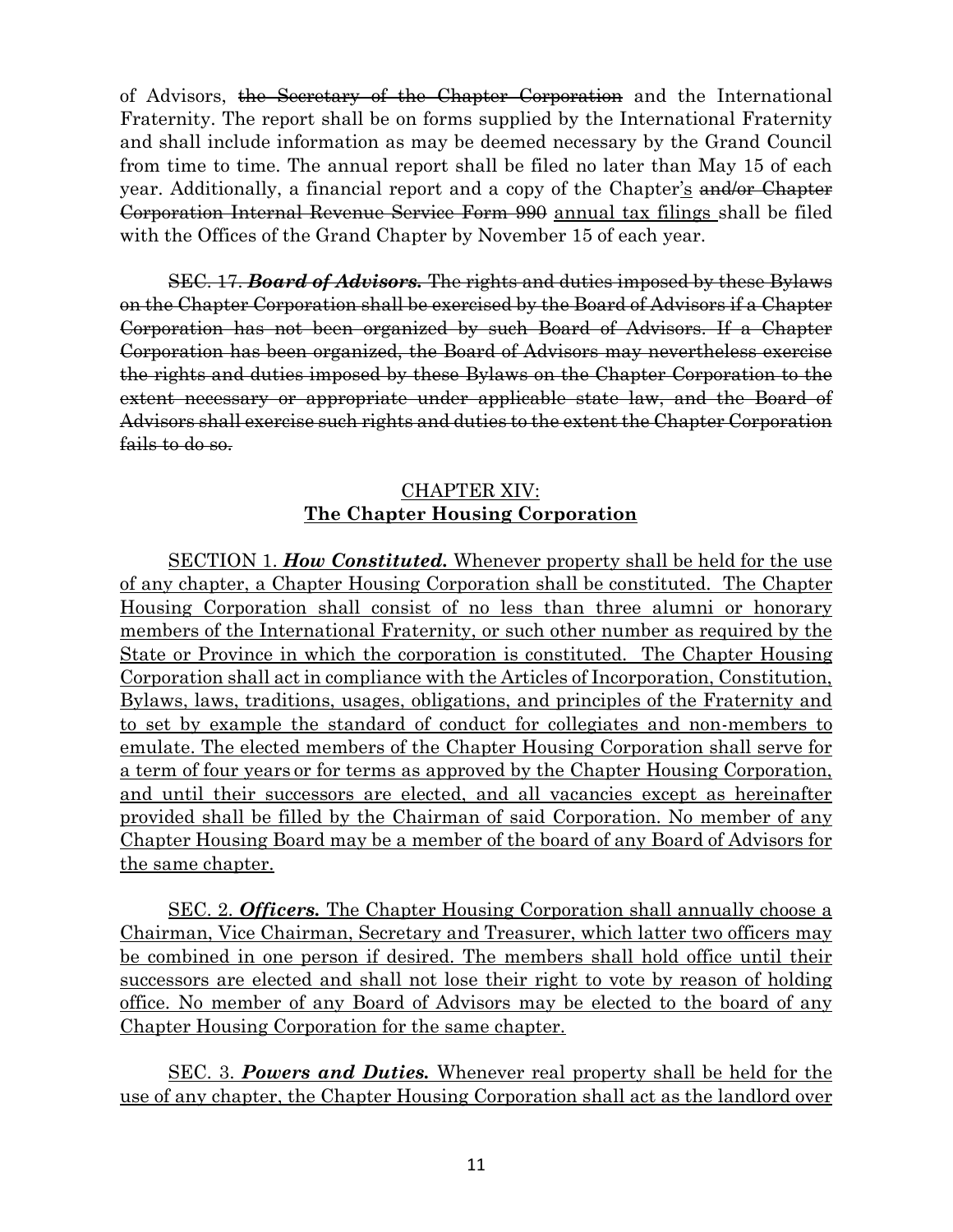such property and shall have the power to require repairs, insurance, and the payment of taxes, special assessments, mechanics' liens, judgments and all other matters necessary for the protection and preservation of such property. No encumbrance or conveyance of such real estate shall be made without its consent. It shall have power to prohibit any act or omission which may waste or damage the said property. The Chapter Housing Corporation shall be responsible for collecting the fees or rent for room and board as appropriate.

SEC. 4. *Title to Property.* The title to all real property of the several collegiate chapters shall vest in and be held by the Chapter Housing Corporation for such collegiate chapters.

SEC. 5. *Chattel Mortgages, Etc.* Chattel mortgages, conditional sales contracts and any other contract granting a security interest in property used by any collegiate chapter shall be executed only by the proper officers of the Chapter Housing Corporation, when authorized by a proper resolution of the Chapter Housing Corporation.

SEC. 6. *Authority of Grand Council.* In the event that a chapter is suspended or declared non-operating, the Grand Council shall have authority over the real property held by the Chapter Housing Corporations of the several chapters to prevent its being diverted from its proper use as Fraternity property and to prevent the carrying on of any practices contrary to the Constitution, Bylaws, laws, ritual or principles of the International Fraternity.

SEC. 7. *Disposition of Real Estate on Loss of Charter.* In the event that the charter of any chapter shall be withdrawn or surrendered, the title to any real estate owned by the several chapters shall be held for the alumni members of said chapter, for a period of two years. If, at the expiration of the two years, such chapter shall not have been restored, a review by the Grand Council shall be had, at which time a determination shall be made as to the disposition of the property for the benefit of the chapter either by sale of the real estate or continued management by the Chapter Housing Corporation. Should a determination be made by the Grand Council that the sale of the real estate is appropriate, after the payment or provision for payment of all legally enforceable obligations of the owner of the real estate, the remaining proceeds of any sale of real estate shall be promptly transferred to the Fraternity (unless other- wise determined by the Grand Council) and held by the Fraternity to the credit of said chapter regardless of the time of such sale and regardless of whether title was held by the chapter, Board of Advisors, or the Chapter Housing Corporation. If a determination is made by the Grand Council for continued management by the Chapter Housing Corporation, then additional reviews by the Grand Council shall be had no less than each two years thereafter until a determination is made for the sale of the real estate or the chapter is reinstated, whichever shall occur first.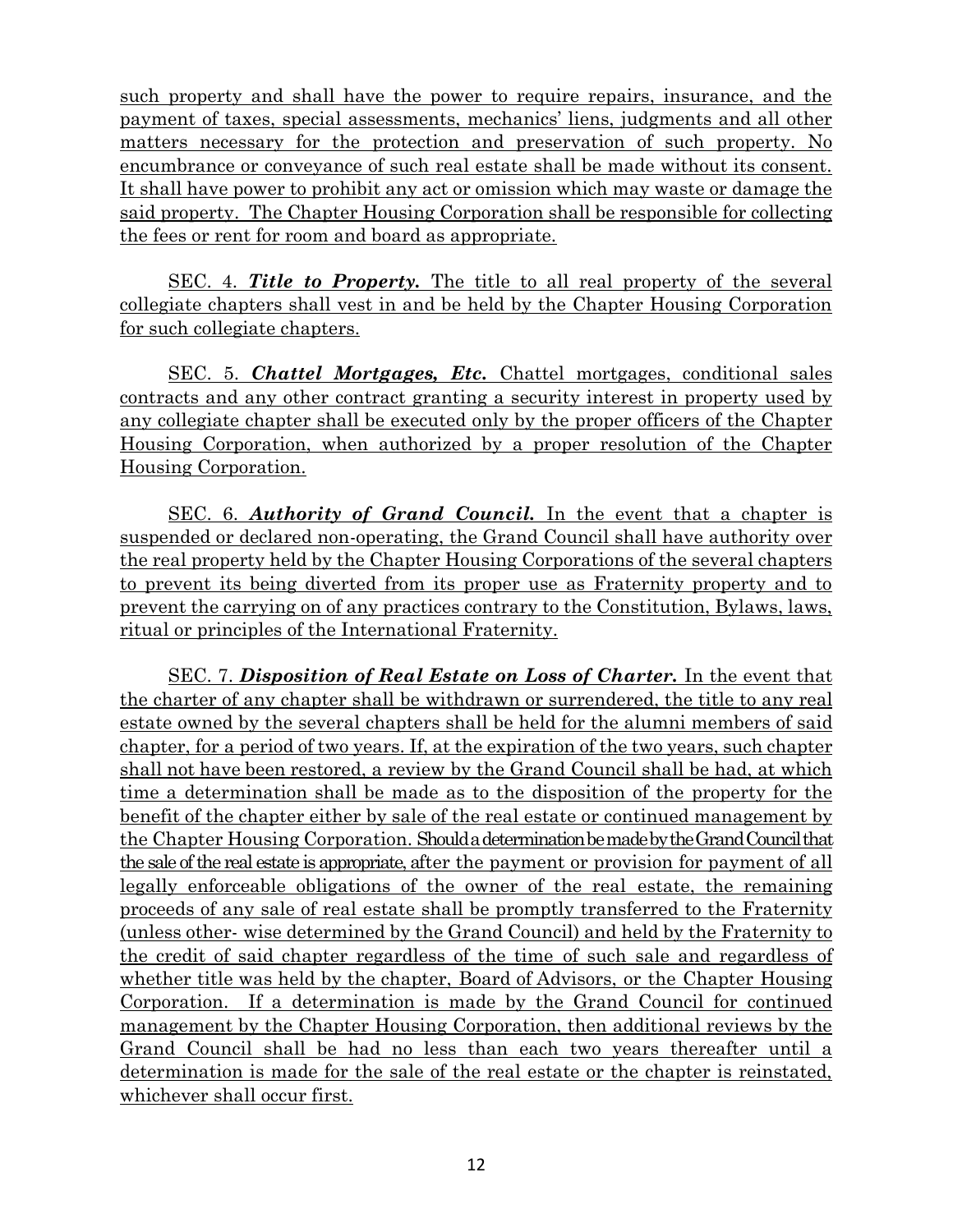SEC. 8. *Employees.* All contracts for services of resident advisors, housemothers, housekeepers, cooks, stewards, and all other persons who may be employed by or in the services of any collegiate chapter relating to any property owned or used by same, shall be made and the compensation and duties of such person or persons fixed by the respective Chapter Housing Corporation.

SEC. 9. *Annual Reports.* The Chapter Housing Corporation shall file an annual report with the Secretary of the Board of Advisors and the International Fraternity.The report shall be on forms supplied by the International Fraternity and shall include information as may be deemed necessary by the Grand Council from time to time. The annual report shall be filed no later than May 15 of each year. Additionally, a financial report and a copy of the Chapter Housing Corporation's annualtax filings shall be filed with the Offices of the Grand Chapter by November 15 of each year.

#### CHAPTER XIV: **Candidates**

…

SEC. 4. *Indebtedness.* No person shall be initiated who is in debt to the International Fraternity for his membership fees, or any part of, or for any past due room rent, board, or any obligation whatsoever to the International Fraternity, the chapter, or the Chapter Housing Corporation. All applications for badges and membership certificates shall contain a certificate by the Crysophylos that this section has been complied with.

SEC. 5. *Candidate Fees.* On the date that a person becomes a candidate for membership, he is obligated to pay a non-refundable candidate fee, which shall be a credit against the initiation fee if he is initiated. The candidate fee shall be determined by the Grand Council but shall not exceed 40 percent of the initiation fee. The fee shall be paid to the Fraternity at its headquarters. Each Chapter and Chapter Corporation (or if there is no Chapter Corporation, the Board of Advisors) shall, within fifteen (15) days following the date on which a person becomes a candidate for membership (a) collect, in trust, and (b) remit the Candidate Fee to the Fraternity. The Crysophylos shall be responsible for remitting the fees along with a report of the new Candidates for Membership. Candidate status shall automatically terminate on May 10th of each year and the candidate fee will be forfeited, unless the date is extended by the Chief Executive Officer due to the unique requirements of any particular educational institution.

SEC. 7. *Initiation Fees.* Each chapter and Chapter Corporation (or if there is no Chapter Corporation, the Board of Advisors) shall, prior to initiation, collect, in

…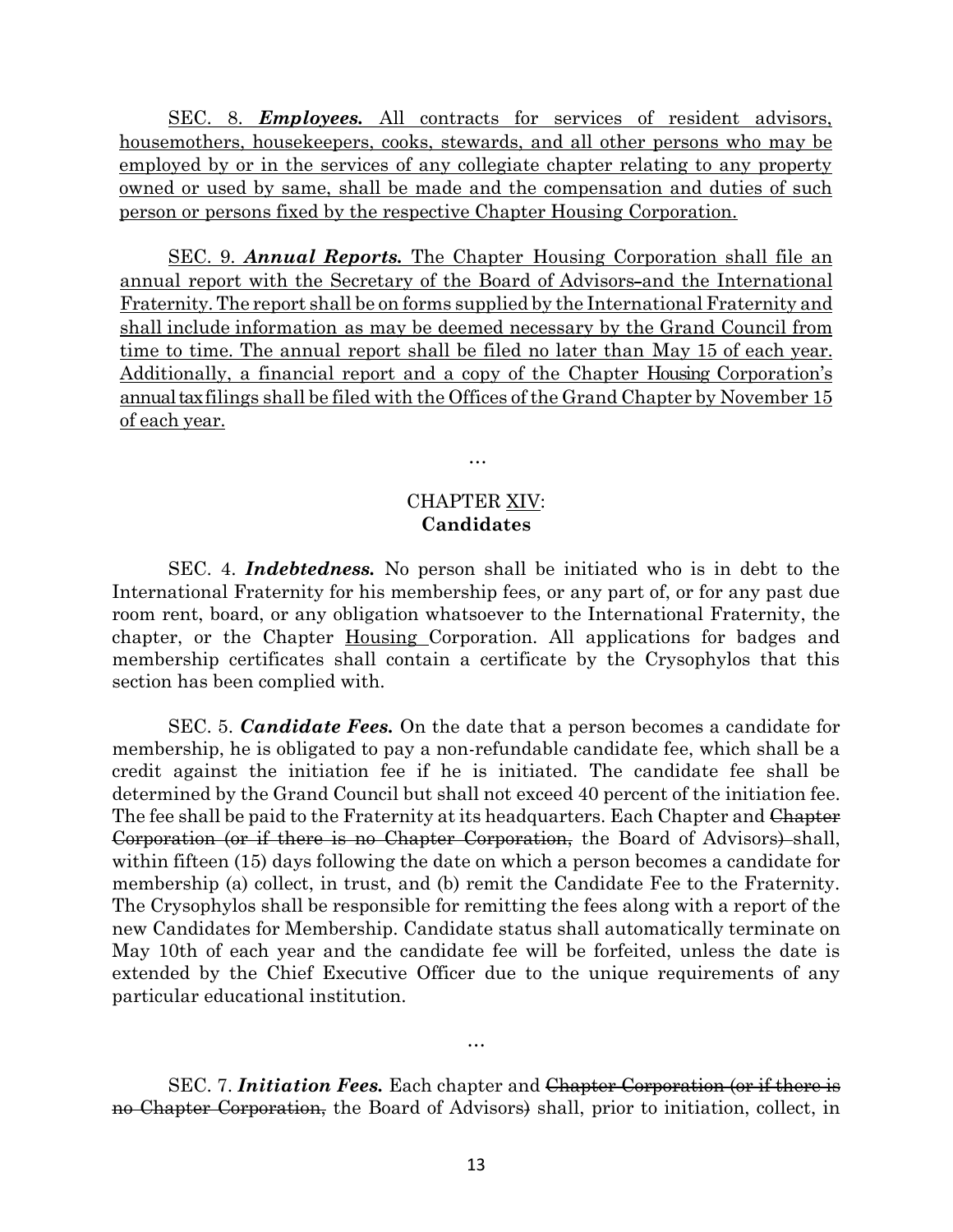trust, the initiation fee from the candidate to be initiated and shall, within fifteen (15) days following the date on which such person becomes a member, remit that initiation fee to the International Fraternity. The Crysophylos shall be responsible for remitting the fees along with the report of the new members.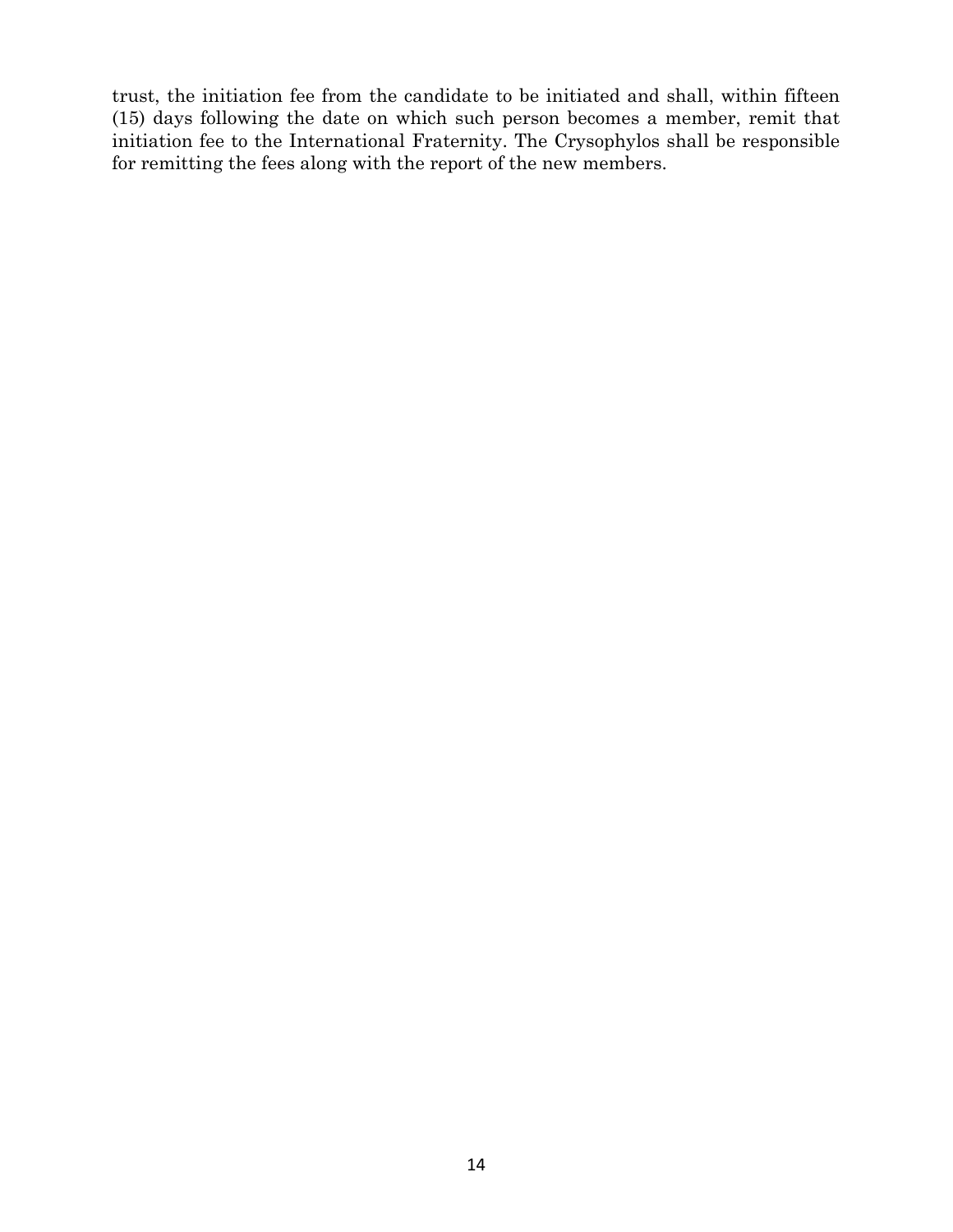## **Legislative Proposal #3 Amendment to the International Constitution**

| <b>Submitted By:</b>                           | The Grand Council                                                                                                                                                                                                                                                                                                                                                                                                                                                                                                                |
|------------------------------------------------|----------------------------------------------------------------------------------------------------------------------------------------------------------------------------------------------------------------------------------------------------------------------------------------------------------------------------------------------------------------------------------------------------------------------------------------------------------------------------------------------------------------------------------|
| <b>Subject Matter:</b>                         | Conclave Schedule                                                                                                                                                                                                                                                                                                                                                                                                                                                                                                                |
| <b>Sections Affected:</b>                      | Art. II, $\S 8$                                                                                                                                                                                                                                                                                                                                                                                                                                                                                                                  |
| <b>Required to Pass:</b>                       | Three-fourths vote                                                                                                                                                                                                                                                                                                                                                                                                                                                                                                               |
| <b>Grand Council</b><br><b>Recommendation:</b> | Yes, Do Pass                                                                                                                                                                                                                                                                                                                                                                                                                                                                                                                     |
| <b>Purpose/Scope:</b>                          | The laws of the Fraternity currently mandate that Conclave<br>be held in odd-numbered years. The Sixty-First Conclave of<br>Tau Kappa Epsilon was originally scheduled for August 5–8,<br>2021. Because of the risk to health and safety and other<br>disruptions caused the COVID-19 pandemic, the Grand<br>Council exercised its emergency authority and rescheduled<br>Conclave for July $24-27$ , $2022$ .                                                                                                                   |
|                                                | TKE has operated on a biennial (two-year) governance cycle<br>since 1924, allowing the Grand Council to develop and<br>integrate strategic policy and address the evolving challenges<br>faced by the Fraternity. Delaying Conclave for a year<br>disrupted this established pattern, causing an irregular three-<br>year "triennium." This proposal moves Conclaves to even-<br>numbered years, restoring the biennial cycle and avoiding the<br>financial and logistical burden of back-to-back Conclaves in<br>2022 and 2023. |

#### **Proposed Changes:**

[Deletions indicated by strikethrough; additions indicated by underlining.]

# ARTICLE VI

# **The Grand Chapter**

SECTION 8. *Meetings.* The Grand Chapter shall meet annually. Meetings held in odd even numbered years shall be referred to as Conclaves and meetings held in even odd number years shall be referred to as Administrative Meetings. Meetings of the Grand Chapter shall be held at such time and places as the Grand Council shall designate. Special meetings of the Grand Chapter shall be called and conducted as provided in Chapter III of the Bylaws.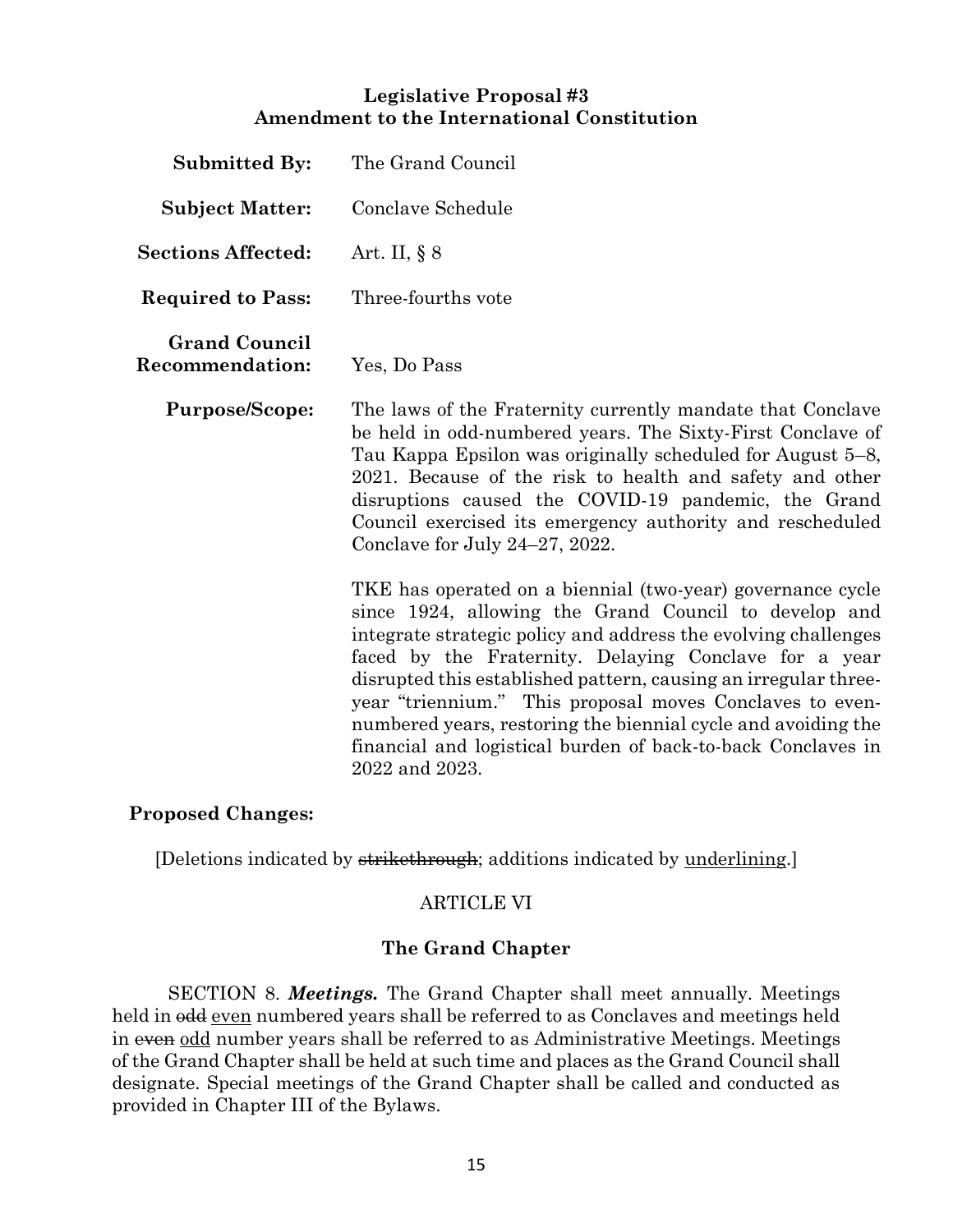# **Legislative Proposal #4 Amendment to the International Bylaws and Traditions**

| <b>Submitted By:</b>                           | The Grand Council                                                                                                                                                                                                                                                                                                                                                                                                                                                                                                                |
|------------------------------------------------|----------------------------------------------------------------------------------------------------------------------------------------------------------------------------------------------------------------------------------------------------------------------------------------------------------------------------------------------------------------------------------------------------------------------------------------------------------------------------------------------------------------------------------|
| <b>Subject Matter:</b>                         | Conclave Schedule                                                                                                                                                                                                                                                                                                                                                                                                                                                                                                                |
| <b>Sections Affected:</b>                      | Ch. I, $\S$ 1                                                                                                                                                                                                                                                                                                                                                                                                                                                                                                                    |
| <b>Required to Pass:</b>                       | Majority vote                                                                                                                                                                                                                                                                                                                                                                                                                                                                                                                    |
| <b>Grand Council</b><br><b>Recommendation:</b> | Yes, Do Pass                                                                                                                                                                                                                                                                                                                                                                                                                                                                                                                     |
| <b>Purpose/Scope:</b>                          | The laws of the Fraternity currently mandate that Conclave<br>be held in odd-numbered years. The Sixty-First Conclave of<br>Tau Kappa Epsilon was originally scheduled for August 5–8,<br>2021. Because of the risk to health and safety and other<br>disruptions caused the COVID-19 pandemic, the Grand<br>Council exercised its emergency authority and rescheduled<br>Conclave for July $24-27$ , $2022$ .                                                                                                                   |
|                                                | TKE has operated on a biennial (two-year) governance cycle<br>since 1924, allowing the Grand Council to develop and<br>integrate strategic policy and address the evolving challenges<br>faced by the Fraternity. Delaying Conclave for a year<br>disrupted this established pattern, causing an irregular three-<br>year "triennium." This proposal moves Conclaves to even-<br>numbered years, restoring the biennial cycle and avoiding the<br>financial and logistical burden of back-to-back Conclaves in<br>2022 and 2023. |

#### **Proposed Changes:**

[Deletions indicated by strikethrough; additions indicated by underlining.]

# **DIVISION ONE: ORGANIZATION**

# CHAPTER I: **Conclaves of the Grand Chapter**

SECTION 1. *Time of Meeting.* The Conclave of the Grand Chapter shall convene in each odd-**even-**numbered year except in case of emergency, at such time and place as shall be designated by the Grand Council.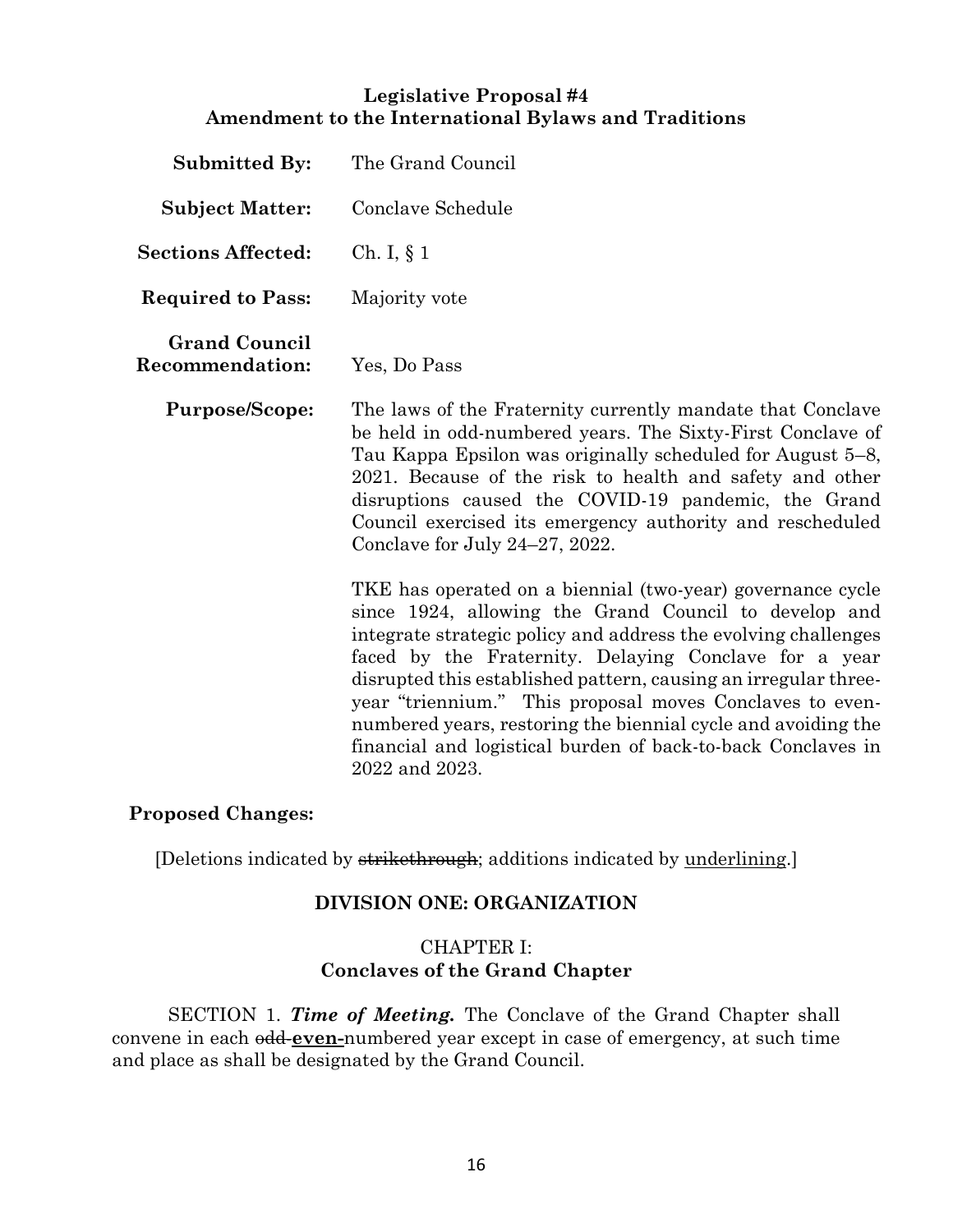#### **Legislative Proposal #5 Amendment to the International Constitution**

| <b>Submitted By:</b>                           | The Grand Council Board Development Committee on behalf<br>of the Diversity & Inclusion Subcommittee                                                                                                                                                                                                                                                                                                                                                                                                                          |
|------------------------------------------------|-------------------------------------------------------------------------------------------------------------------------------------------------------------------------------------------------------------------------------------------------------------------------------------------------------------------------------------------------------------------------------------------------------------------------------------------------------------------------------------------------------------------------------|
| <b>Subject Matter:</b>                         | Designation of Emerging Chapters                                                                                                                                                                                                                                                                                                                                                                                                                                                                                              |
| <b>Sections Affected:</b>                      | Art. V, $\S 8$ ; Art. VI, $\S 4$                                                                                                                                                                                                                                                                                                                                                                                                                                                                                              |
| <b>Required to Pass:</b>                       | Three-fourths vote                                                                                                                                                                                                                                                                                                                                                                                                                                                                                                            |
| <b>Grand Council</b><br><b>Recommendation:</b> | Yes, Do Pass                                                                                                                                                                                                                                                                                                                                                                                                                                                                                                                  |
| <b>Purpose/Scope:</b>                          | The Tau Kappa Epsilon Diversity & Inclusion Committee was<br>created to review the policies, practices, and traditions of the<br>Fraternity. The Fraternity has traditionally referred to<br>unchartered organizations recognized by the Grand Council<br>who have the intent to become chartered or re-chartered<br>chapters of the Fraternity as "colonies." This proposal<br>modernizes the language used to better reflect the purpose of<br>these unchartered groups in becoming chartered or re-<br>chartered chapters. |

#### **Proposed Changes:**

[Deletions indicated by strikethrough; additions indicated by underlining.]

#### ARTICLE V

#### **Chapters**

SEC. 7. **Colony** *Emerging Chapters*. An emerging chapter colony is an unchartered organization designated as such by the Grand Council. Colonies Emerging chapters must be approved by a two-thirds vote of the Grand Council. Colonies Emerging chapters may be permitted to initiate members into regular membership into the Fraternity provided, however, that each candidate must be approved in advance by the Chief Executive Officer. Said candidates of the eolony emerging chapter would remit to the International Fraternity regular initiate fees as defined in Division Two, Chapter VII, of the International Bylaws and Traditions. Members initiated by colonies emerging chapters would be considered charter members at such time as a charter may be granted to the colony emerging chapter.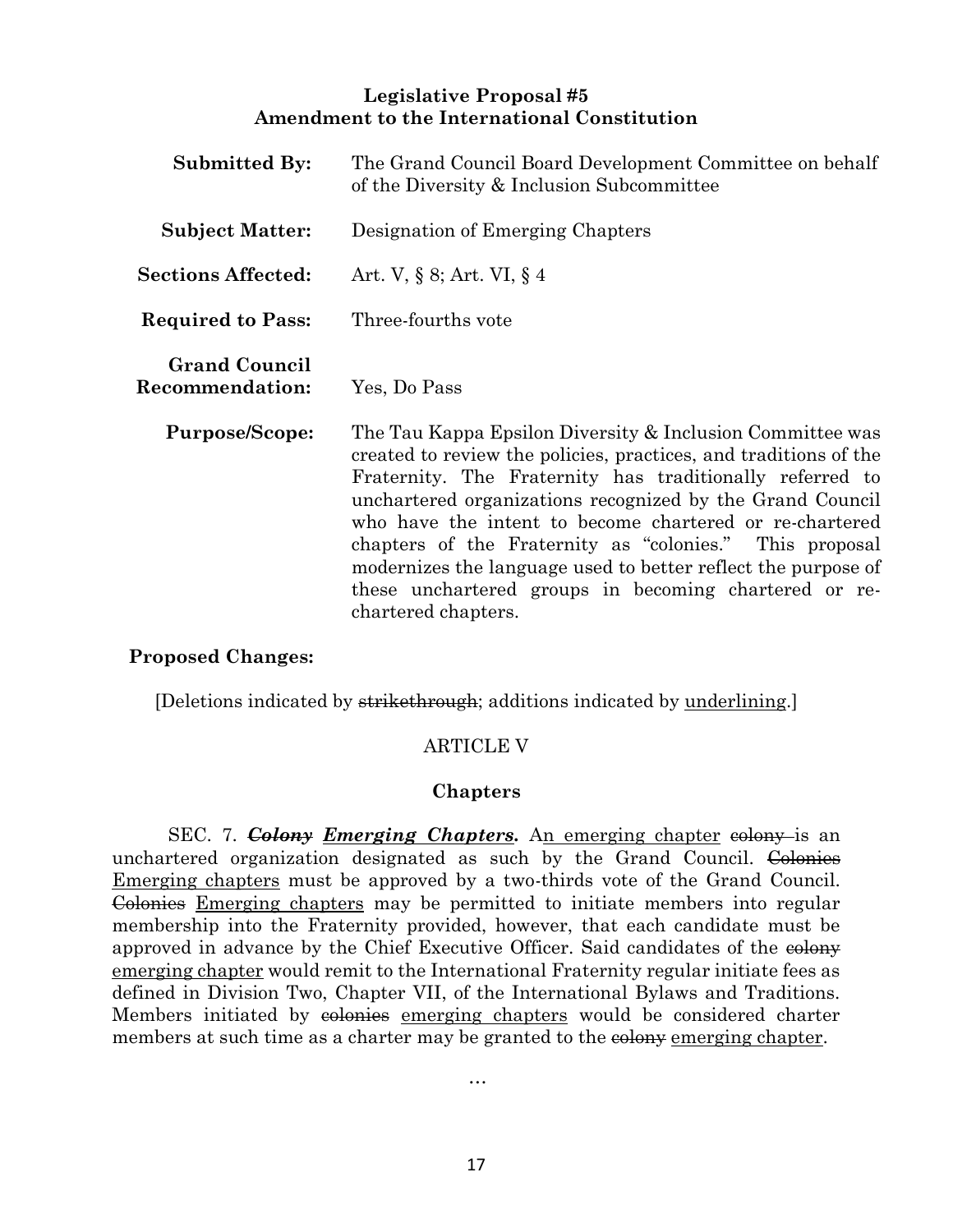#### ARTICLE VI

#### **Membership**

SEC. 4. *Alumnus Member Defined.* An alumnus member is one who continues to be in good standing, who has ceased to be a student in attendance in school, or continues to be in attendance in school after graduating with a Bachelor's Degree, and who has been regularly initiated into Tau Kappa Epsilon as (a) a collegiate member of a collegiate chapter, or  $(b)$  as an alumnus member of an evolution emerging chapter which has been chartered as a chapter of Tau Kappa Epsilon, or (c) as an alumnus member of a local fraternity, affiliated or unaffiliated, which has been chartered as a chapter of Tau Kappa Epsilon.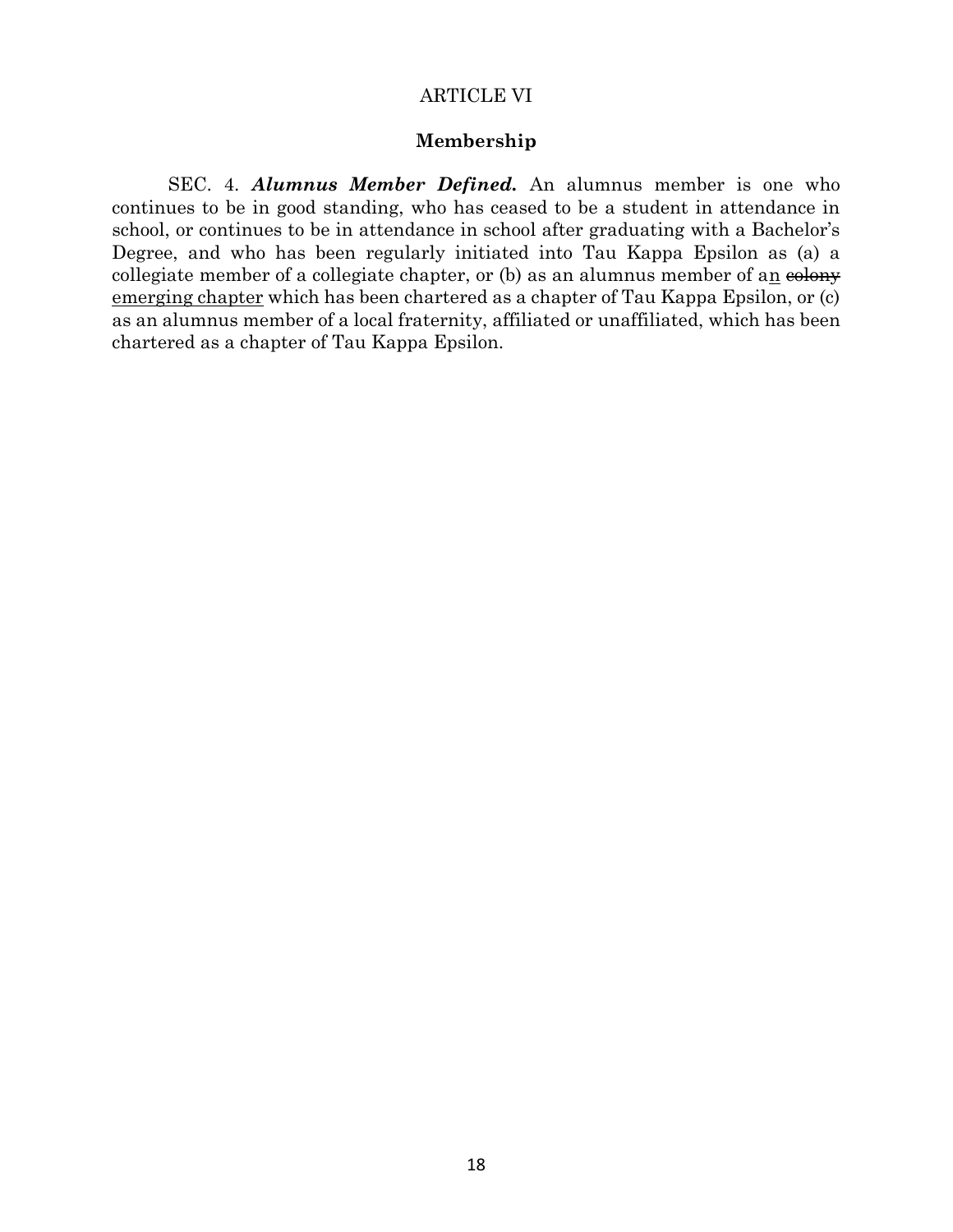## **Legislative Proposal #6 Amendment to the International Bylaws and Traditions**

| <b>Submitted By:</b>                           | The Grand Council Board Development Committee on behalf<br>of the Diversity & Inclusion Subcommittee                                                                                                                                                                                                                                                                                                                                                                                                                          |
|------------------------------------------------|-------------------------------------------------------------------------------------------------------------------------------------------------------------------------------------------------------------------------------------------------------------------------------------------------------------------------------------------------------------------------------------------------------------------------------------------------------------------------------------------------------------------------------|
| <b>Subject Matter:</b>                         | Designation of Emerging Chapters                                                                                                                                                                                                                                                                                                                                                                                                                                                                                              |
| <b>Sections Affected:</b>                      | Ch. I, § 15; Ch. VII, §§ 1, 5; Ch. XI, § 1; Ch. XIX, § 1;<br>Ch. XXI, $\S$ 5                                                                                                                                                                                                                                                                                                                                                                                                                                                  |
| <b>Required to Pass:</b>                       | Majority vote                                                                                                                                                                                                                                                                                                                                                                                                                                                                                                                 |
| <b>Grand Council</b><br><b>Recommendation:</b> | Yes, Do Pass                                                                                                                                                                                                                                                                                                                                                                                                                                                                                                                  |
| <b>Purpose/Scope:</b>                          | The Tau Kappa Epsilon Diversity & Inclusion Committee was<br>created to review the policies, practices, and traditions of the<br>Fraternity. The Fraternity has traditionally referred to<br>unchartered organizations recognized by the Grand Council<br>who have the intent to become chartered or re-chartered<br>chapters of the Fraternity as "colonies." This proposal<br>modernizes the language used to better reflect the purpose of<br>these unchartered groups in becoming chartered or re-<br>chartered chapters. |

#### **Proposed Changes:**

[Deletions indicated by strikethrough; additions indicated by underlining.]

#### **DIVISION ONE: ORGANIZATION**

# CHAPTER I: **Conclaves of the Grand Chapter**

SEC. 15. *Mileage.* All properly credentialed collegiate delegates eligible to vote and one official representative from each colony emerging chapter shall be reimbursed for attendance at the Conclave at the rate of 10 cents per mile for the straight-line distance from the location of the school of the attendee to the meeting place of the Conclave and return, and for the Past Grand Prytani from the place of residence to the Conclave and return, provided that in no event shall mileage allowance for each Conclave exceed the aggregate amount of \$40,000.00 (U.S. dollars). Grand Council members shall be reimbursed for actual expenses incurred in traveling to and attending the Conclave. No member of the Grand Chapter shall receive reimbursement for performance in a dual capacity.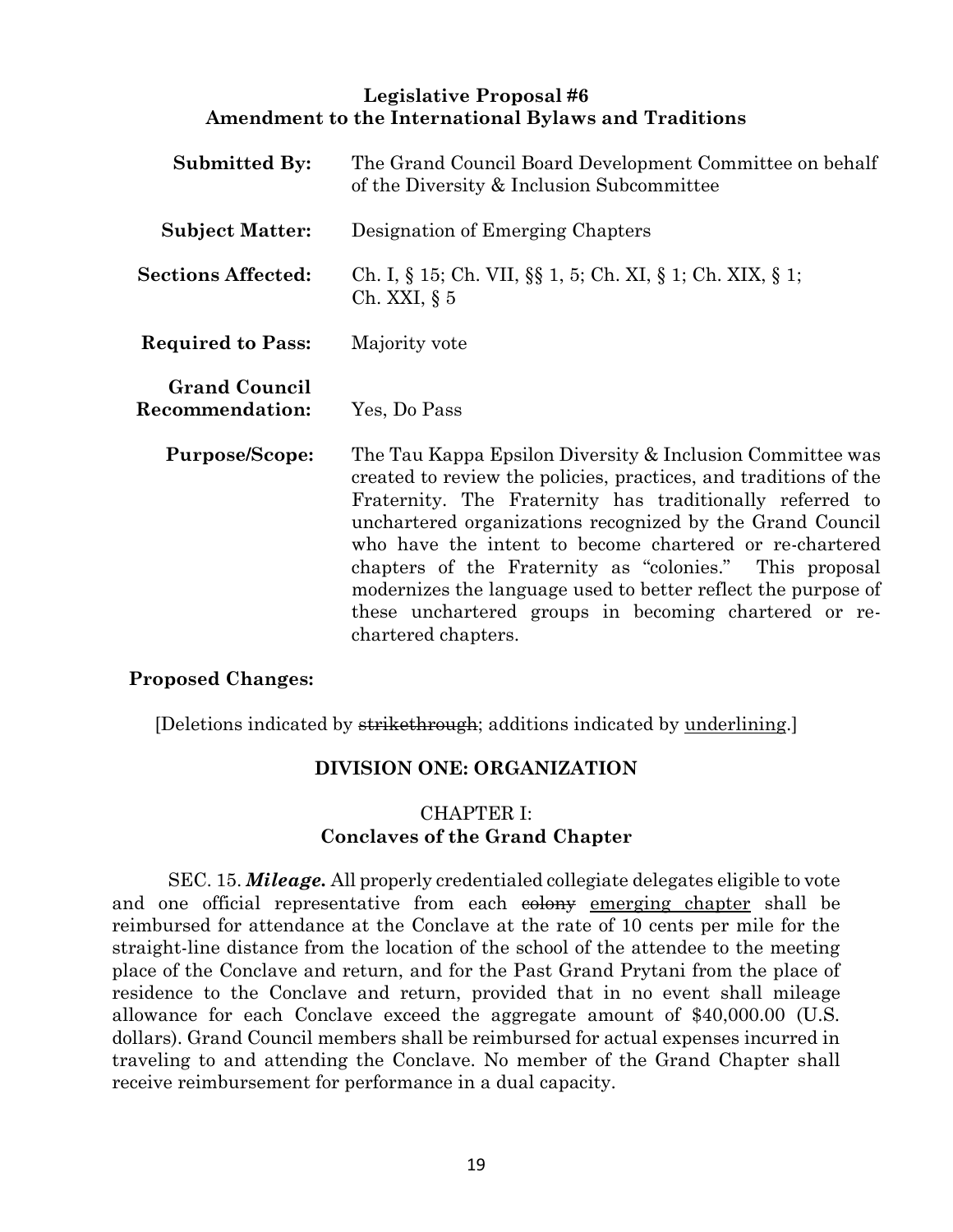#### DIVISION TWO: FINANCE

…

#### CHAPTER VII: **Fraternity Finance**

SECTION 1. *Membership Fees.* The membership fees are an obligation of each member of the Fraternity. The fees shall be paid as follows:

- A. On the date that a person is inducted as a candidate for membership to the Fraternity he is obligated to pay a candidate fee. The candidate fee is established annually by the Grand Council and shall be paid to the International Fraternity at its headquarters.
- B. On the date that a candidate for membership becomes a collegiate member, he is obligated to pay a membership fee. The collegiate initiate fee is established annually by the Grand Council. If this fee is not remitted within fifteen (15) days of becoming a collegiate member, then an additional fee not to exceed forty (40) percent of the collegiate initiate fee shall apply. The appropriate fee shall be paid to the International Fraternity at its headquarters.
- C. Beginning the fiscal year following the fiscal year in which a person becomes a collegiate or colony emerging chapter member, and continuing each subsequent fiscal year while the member remains a collegiate or eolony emerging chapter member, an Annual Membership Fee (AMF) established annually by the Grand Council shall be due. The AMF shall be due on October 1 of each fiscal year. This fee may be paid in two installments. If this option is selected, then an additional fee not to exceed twenty (20) percent will be added. The first installment shall be paid on October 1, and the second installment shall be paid on March 1 of each fiscal year. Additionally, a Risk Management Fee, also established annually by the Grand Council, is due October 15 of each fiscal year. This fee may also be paid in two installments. If this option is selected, then an additional fee not to exceed twenty (20) percent will be added. The first installment of the Risk Management Fee shall be paid on October 15, and the second installment shall be paid on March 15 of each fiscal year.

SEC. 5. *Payment of Dues.* All dues, assessments, membership fees and charter fees and all other obligations of the members and chapters shall be paid to the International Fraternity at the Offices of the Grand Chapter. The Grand Council shall develop a policy to ensure the timely collection of all dues, assessments and fees within 90 days after the debt is incurred. Any chapter, examplement emerging chapter, recognized TKE entity, or individual member who maintains indebtedness to the Fraternity will be subject to appropriate disciplinary action, including but not limited to expulsion from the Fraternity or suspension of the chapter, estence emerging chapter or TKE entity's charter.

…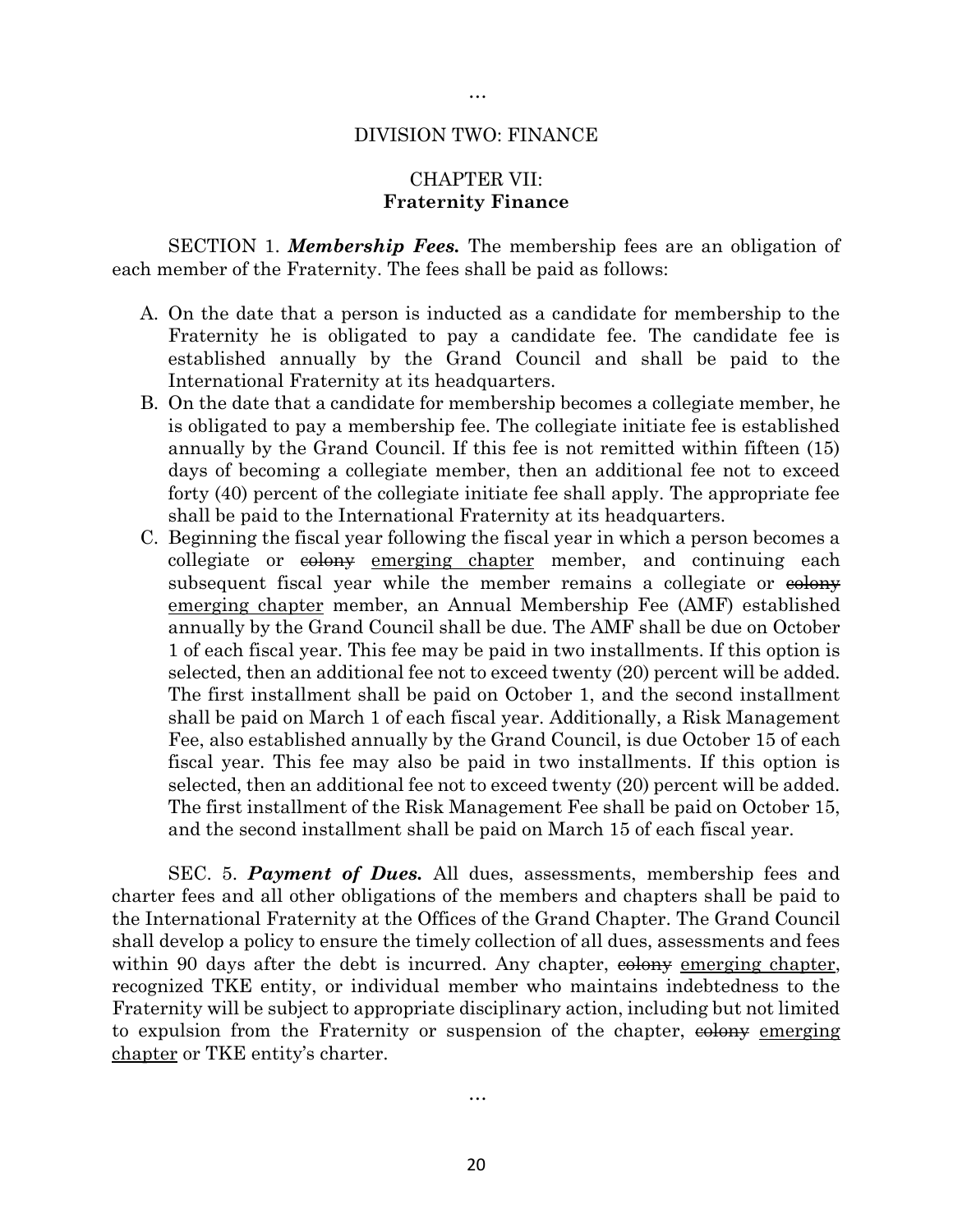#### CHAPTER XI **Debts to the Fraternity**

SECTION 1. *Remedies for Indebtedness.* Notwithstanding any other provision of these International Bylaws and Traditions, the obligation of any candidate or member of the Fraternity, including candidate, initiation, annual membership, a member's pro-rata share of his chapter or colony emerging chapter's risk management insurance and costs, and any other obligation for which all or part of the amount is payable to the Fraternity, are enforceable commitments under the Bond and under civil law. If a candidate or member does not timely pay such obligation(s) to the Fraternity, enforcement actions may include:

- 1. Imposition of late charges in addition to the amount of the original obligation;
- 2. In the case of a candidate, suspension of the candidate's ability to become affiliated with the Fraternity;
- 3. Preferring of charges and trial under the procedures in Division Nine of the International Bylaws & Traditions;
- 4. In the case of a candidate or member whose obligation has been affirmed through appropriate Fraternity procedures but who still fails to pay such obligations, including applicable late charges, pursuing legal remedies in a court of law for breach of contract or other applicable remedies; and
- 5. In the event of civil action, recovery of attorneys' fees and costs associated with the enforcement actions.

#### **DIVISION FIVE: GRANTING AND WITHDRAWING CHARTERS**

…

#### CHAPTER XIX: **New Chapters**

SECTION 1. *Primary Inspection.* Before a qualified group may petition the Grand Council for consideration to become a recognized colony emerging chapter of the Fraternity, such group shall have received a primary inspection, by some Grand Officer or other alumnus member designated by the Grand Prytanis for that purpose, to disclose that there is a reasonable probability that a petition from said group for a charter will be granted. In addition, the Offices of the Grand Chapter, or the respective Volunteer, if so designated, shall notify each chapter located within the state where said group is located that it intends to petition for a charter, and shall solicit a report from each such chapter indicating its opinion concerning the acceptability to it of the group as a prospective chapter.

The primary inspection report and any additional reports or letters on the subject from any chapter shall be duplicated and attached to the respective petition for a charter by the Offices of the Grand Chapter.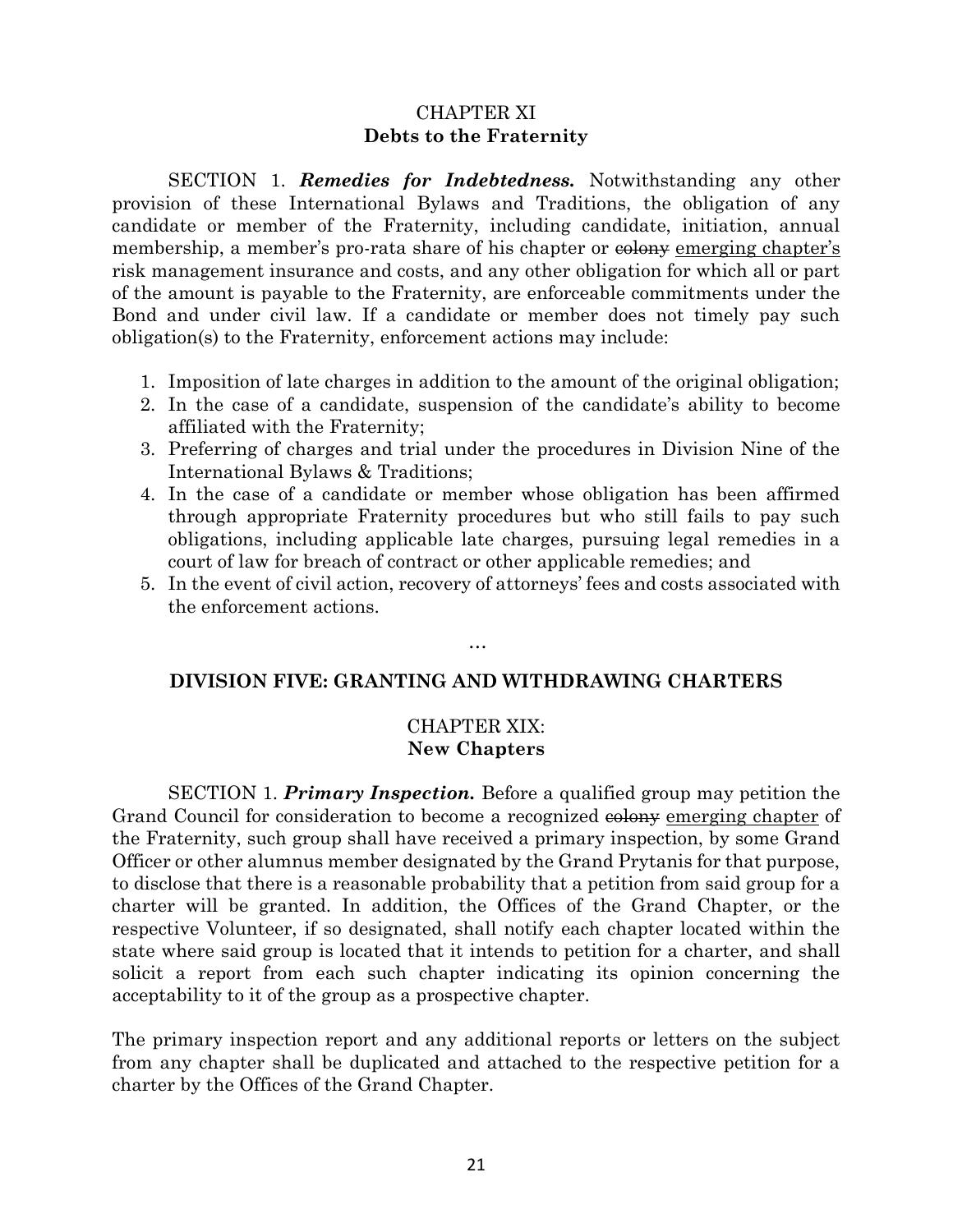#### **DIVISION SIX: PUBLICATIONS**

#### CHAPTER XXI: **Publications**

SEC. 5. *Official Directory.* The Chief Executive Officer shall publish an official copyrighted directory of the Fraternity each year, which shall be distributed to each chapter and official colony emerging chapter, each Chapter Advisor, Campus Advisor, and Board of Advisors Chairman, committee chairman, volunteer official, Past Grand Officer and such other persons as may be deemed appropriate. Publication and distribution of the directory may be by electronic format, printed copy, or other common means of mass communication as the Chief Executive Officer deems ap- propriate. Such Official Directory shall contain, but not be limited to, a listing of all chapters and official colony emerging chapters, the mailing addresses of each, and the name of the last known Prytanis and Board of Advisors Chairman, the names and addresses of the members of the Grand Council, directors of the TKE Foundation, Grand Province Advisors (or other volunteer leaders), and the chairmen of the various committees and task forces, as well as the names, offices held, and addresses of the officers and/or trustees of any other related Fraternity agencies or corporations.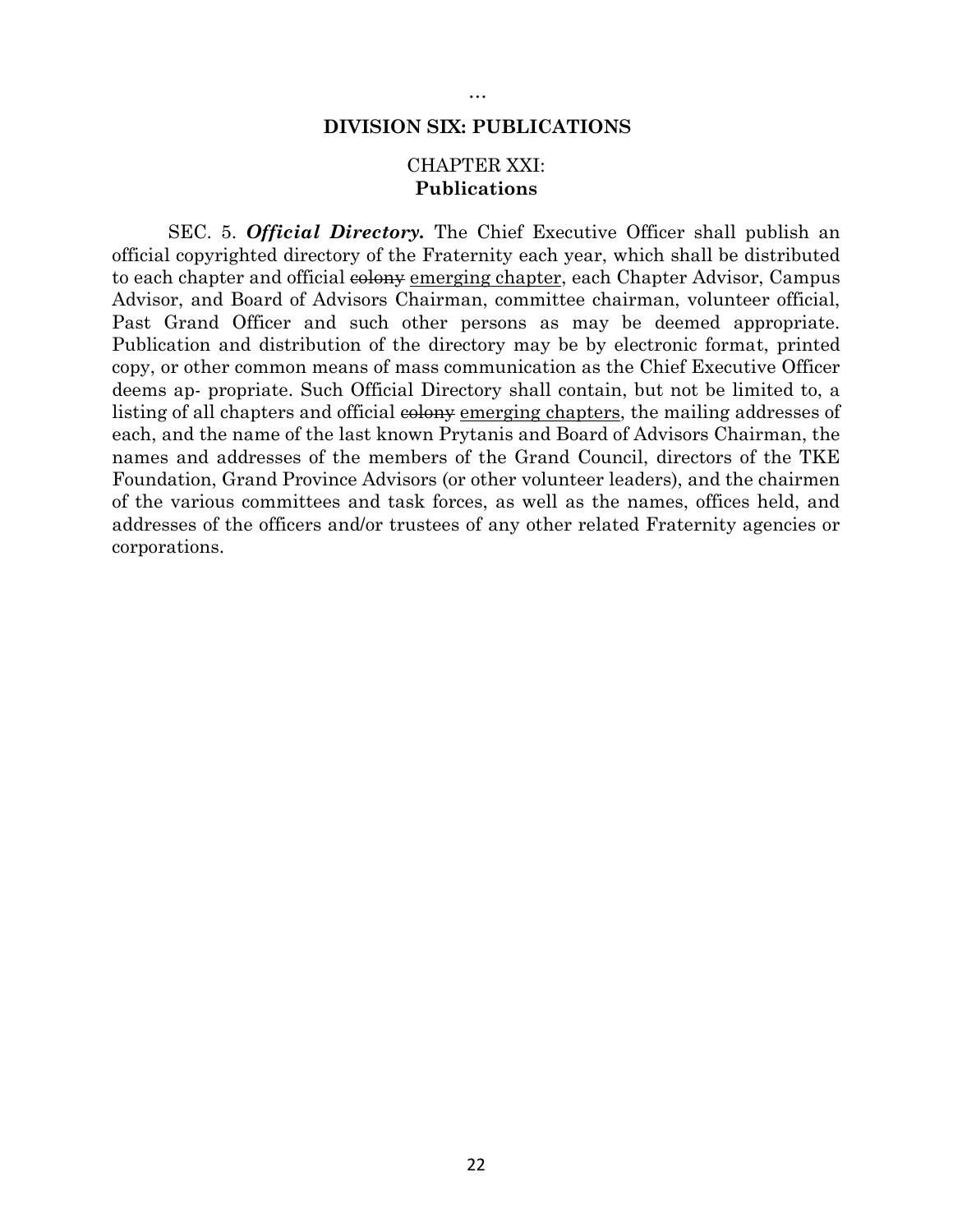# **Legislative Proposal #7 Amendment to the International Bylaws**

| <b>Submitted By:</b>                    | The Greater St. Louis TKE Alumni Association                                                                                                                                                                                                                                                                                                                                                                                         |
|-----------------------------------------|--------------------------------------------------------------------------------------------------------------------------------------------------------------------------------------------------------------------------------------------------------------------------------------------------------------------------------------------------------------------------------------------------------------------------------------|
| <b>Subject Matter:</b>                  | Chapter Standards                                                                                                                                                                                                                                                                                                                                                                                                                    |
| <b>Sections Affected:</b>               | Ch. XX, $\S$ 5                                                                                                                                                                                                                                                                                                                                                                                                                       |
| <b>Required to Pass:</b>                | Majority vote                                                                                                                                                                                                                                                                                                                                                                                                                        |
| <b>Grand Council</b><br>Recommendation: | Yes, Do Pass                                                                                                                                                                                                                                                                                                                                                                                                                         |
| <b>Purpose/Scope:</b>                   | To maintain good standing, a chapter must meet certain<br>minimum standards. Failure to do so may subject a chapter<br>to judicial action initiated by the Grand Chapter and penalties<br>up to and including suspension and closure. However, the<br>Black Book is vague as to the source of these benchmarks.<br>This proposal clarifies that chapter standards may be set by<br>the Grand Council or the Chief Executive Officer. |

# **Proposed Changes:**

[Deletions indicated by strikethrough; additions indicated by underlining.]

#### **DIVISION FIVE: GRANTING AND WITHDRAWING CHARTERS**

#### CHAPTER XX: **Chapter Charter Status**

SEC. 5. Triable Offenses. A chapter may be tried for committing one of the following offenses:

…

I. Failure of a chapter to initiate new members, resulting in an insufficient number of collegiate members to carry on the function of a collegiate chapter as outlined by the minimum chapter standards adopted by the Grand Council and Chief Executive Officer.

J. Failure of a chapter to meet local chapter or member standards or the minimum chapter standards adopted by the Grand Council and Chief Executive Officer.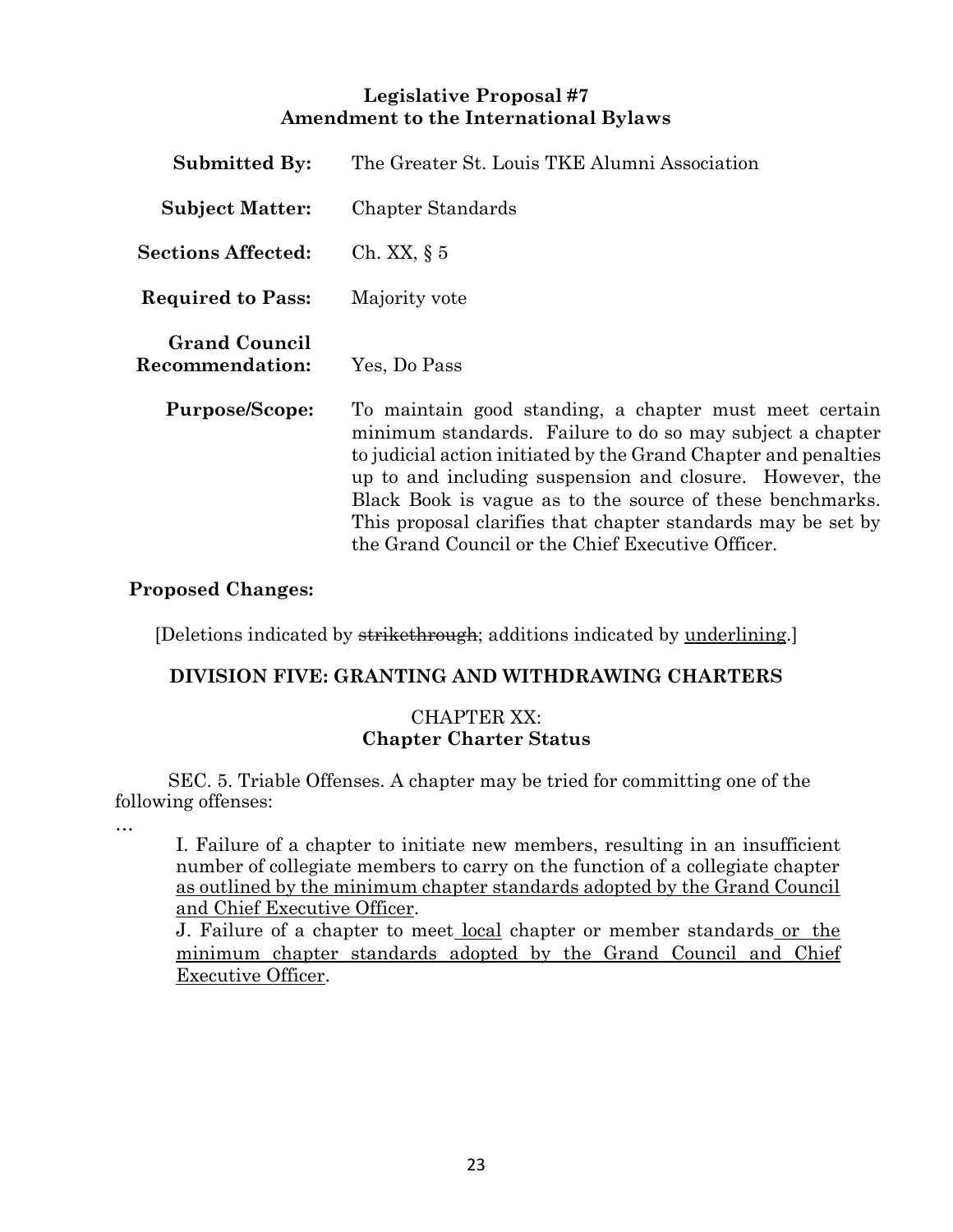# **Legislative Proposal #8 Amendment to the International Constitution**

| <b>Submitted By:</b>                           | The Collegiate Advisory Committee                                                                                                                                                                                                                                                            |
|------------------------------------------------|----------------------------------------------------------------------------------------------------------------------------------------------------------------------------------------------------------------------------------------------------------------------------------------------|
| <b>Subject Matter:</b>                         | Collegiate Fees                                                                                                                                                                                                                                                                              |
| <b>Sections Affected:</b>                      | Art. IX, $\S$ 3                                                                                                                                                                                                                                                                              |
| <b>Required to Pass:</b>                       | Three-fourths vote                                                                                                                                                                                                                                                                           |
| <b>Grand Council</b><br><b>Recommendation:</b> | Yes, Do Pass                                                                                                                                                                                                                                                                                 |
| <b>Purpose/Scope:</b>                          | Existing constitutional language relating to member fees,<br>dues, and assessments places the entire burden of payment on<br>collegiate chapters. The proposed amendment permits the<br>Offices of the Grand Chapter to bill members directly for their<br>individual financial obligations. |

# **Proposed Changes:**

[Deletions indicated by strikethrough; additions indicated by underlining.]

#### ARTICLE IX

#### **Finance**

SEC. 3. *Dues, Etc., How Levied.* Each chapter shall be responsible for all Fees, dues and assessments of the members of the Fraternity shall be charged either directly to the member or assigned to the chapter the member is affiliated with such chapter and the same shall be assessed directly against each chapter.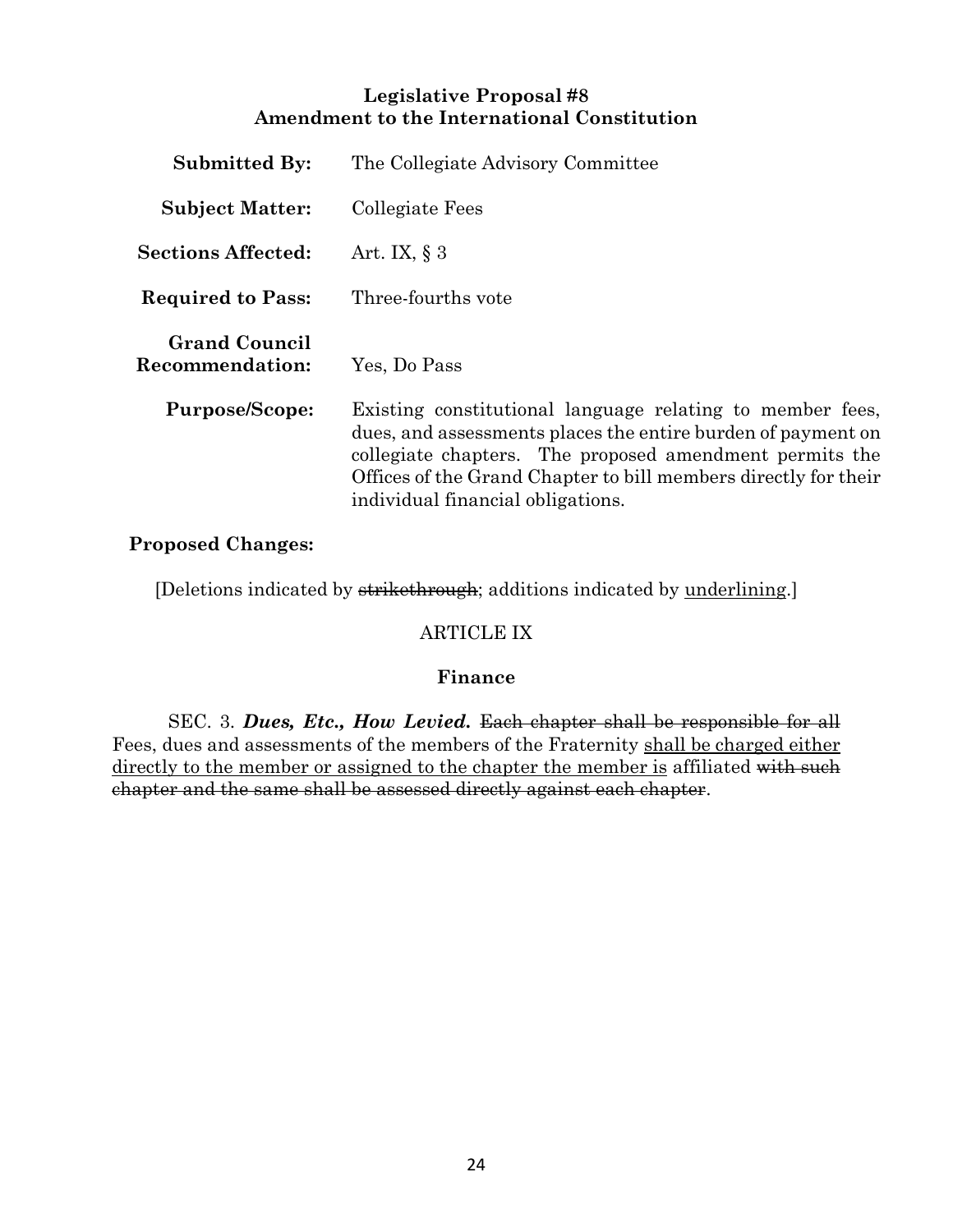# **Legislative Proposal #9 Amendment to the International Bylaws and Traditions**

| <b>Submitted By:</b>                    | The Collegiate Advisory Committee                                                                                                                                                                                                                                                                                                                                                                                                            |
|-----------------------------------------|----------------------------------------------------------------------------------------------------------------------------------------------------------------------------------------------------------------------------------------------------------------------------------------------------------------------------------------------------------------------------------------------------------------------------------------------|
| <b>Subject Matter:</b>                  | Collegiate Fees                                                                                                                                                                                                                                                                                                                                                                                                                              |
| <b>Sections Affected:</b>               | Ch. VII, $\S$ $\S$ 1; Ch. XVI, $\S$ 5                                                                                                                                                                                                                                                                                                                                                                                                        |
| <b>Required to Pass:</b>                | Majority vote                                                                                                                                                                                                                                                                                                                                                                                                                                |
| <b>Grand Council</b><br>Recommendation: | Yes, Do Pass                                                                                                                                                                                                                                                                                                                                                                                                                                 |
| <b>Purpose/Scope:</b>                   | Existing bylaw language relating to member fees and<br>assessments is complex and does not align with procedures<br>currently in use by individual chapters or the Offices of the<br>Grand Chapter. The proposed amendment revises fee<br>classifications and calculations, deletes provisions relating to<br>installment payments and fees for certain alumni and<br>honorary members, and simplifies the language of affected<br>sections. |

## **Proposed Changes:**

[Deletions indicated by strikethrough; additions indicated by underlining.]

#### **DIVISION TWO: FINANCE**

# CHAPTER VII: **Fraternity Finance**

SECTION 1. *Membership Fees and Assessments.* The membership fees and assessments are an obligation of each member of the Fraternity. The following fees and assessments and any applicable penalties for non-payment shall be established by, and paid as follows on a timeline established annually by the Grand Council. The Chief Executive Officer may combine billings for multiple fees.

- A. On the date that a person is inducted as a candidate for membership to the Fraternity he is obligated to pay a candidate fee. The candidate fee is established annually by the Grand Council and shall be paid to the International Fraternity at its headquarters Induction Fees: Incurred as of the date that a person is inducted as a candidate for membership to the Fraternity.
- B. On the date that a candidate for membership becomes a collegiate member, he is obligated to pay a membership fee. The collegiate initiate fee is established annually by the Grand Council. If this fee is not remitted within fifteen (15)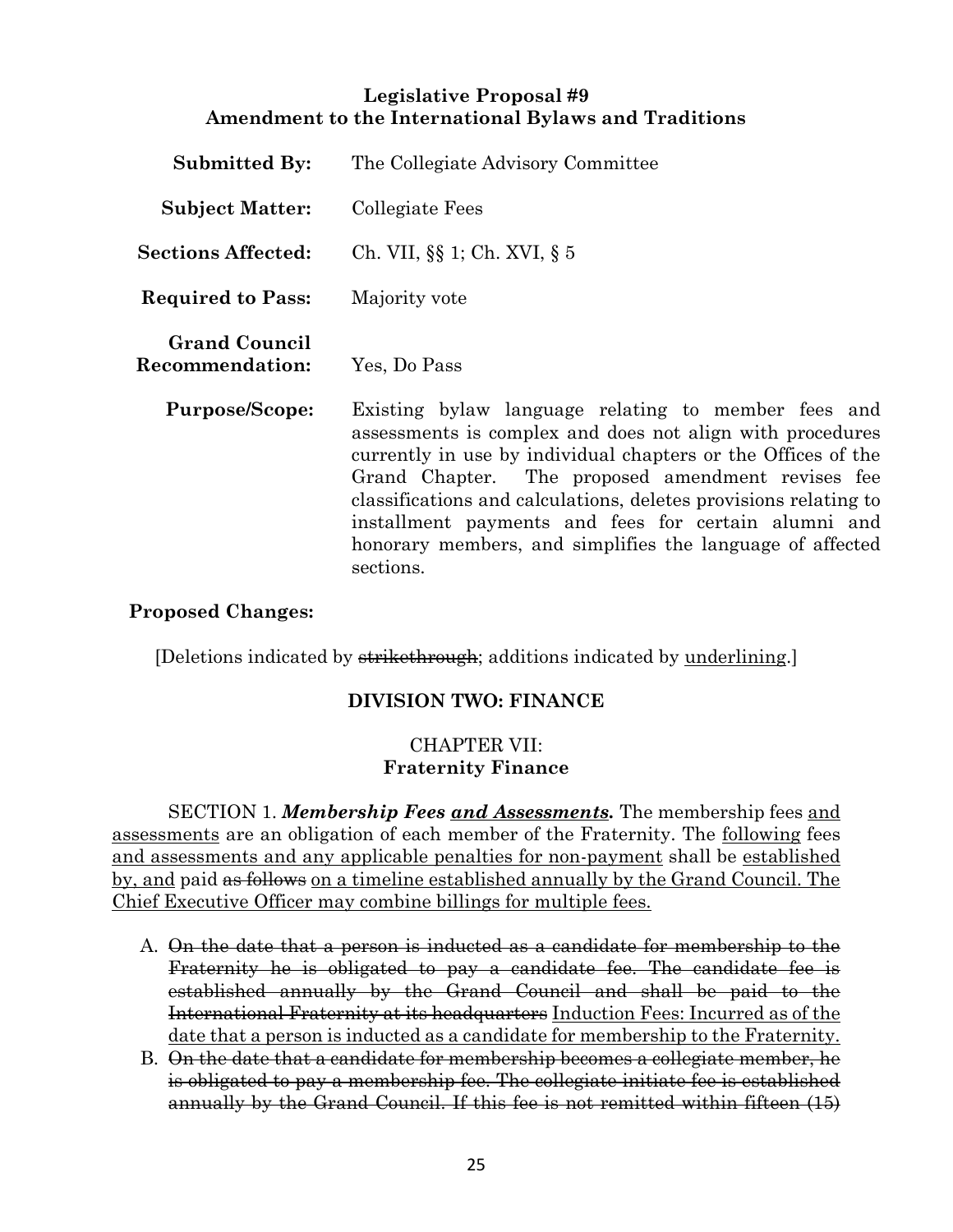days of becoming a collegiate member, then an additional fee not to exceed forty (40) percent of the collegiate initiate fee shall apply. The appropriate fee shall be paid to the International Fraternity at its headquarters Initiate Fees: Incurred as of the date that a candidate for membership becomes a collegiate member.

- C. Beginning the fiscal year following the fiscal year in which a person becomes a collegiate or colony member, and continuing each subsequent fiscal year while the member remains a collegiate or colony member, an Annual Membership Fee (AMF) established annually by the Grand Council shall be due. The AMF shall be due on October 1 of each fiscal year. This fee may be paid in two installments. If this option is selected, then an additional fee not to exceed twenty (20) percent will be added. The first installment shall be paid on October 1, and the second installment shall be paid on March 1 of each fiscal year. Additionally, a Risk Management Fee, also established annually by the Grand Council, is due October 15 of each fiscal year. This fee may also be paid in two installments. If this option is selected, then an additional fee not to exceed twenty (20) percent will be added. The first installment of the Risk Management Fee shall be paid on October 15, and the second installment shall be paid on March 15 of each fiscal year Annual Membership Fees: Incurred beginning the fiscal year following the fiscal year in which a person becomes a collegiate or colony member and continuing each subsequent fiscal year while the member remains a collegiate or colony member.
- D. One-time fee: In lieu of the initiation and annual fees contained in Section 1 of this chapter, a new initiate may pay a one-time fee, the amount of which is set annually by the Grand Council, provided said fee is remitted to the International Fraternity at its headquarters within 15 days of becoming a collegiate member. Risk Management Assessment: Beginning the fiscal year following the fiscal year in which a person becomes a collegiate or emerging chapter member and continuing each subsequent fiscal year while the member remains a collegiate or emerging chapter member.
- E. Within fifteen (15) days following the date of membership (1) each alumnus member of a local fraternity installed as a chapter, (2) each alumnus member of any national fraternity merged with this Fraternity, and (3) each honorary initiate shall remit a fee established annually by the Grand Council to the International Fraternity.

#### **DIVISION THREE: COLLEGIATE ORGANIZATION**

…

# CHAPTER XVI: **Candidates**

SEC. 5. *Candidate Induction Fees.* On the date that a person becomes is inducted as a candidate for membership, he is obligated to pay a non-refundable candidate induction fee, which shall be a credit against the initiation fee if he is initiated. The candidate fee shall be determined by the Grand Council, but shall not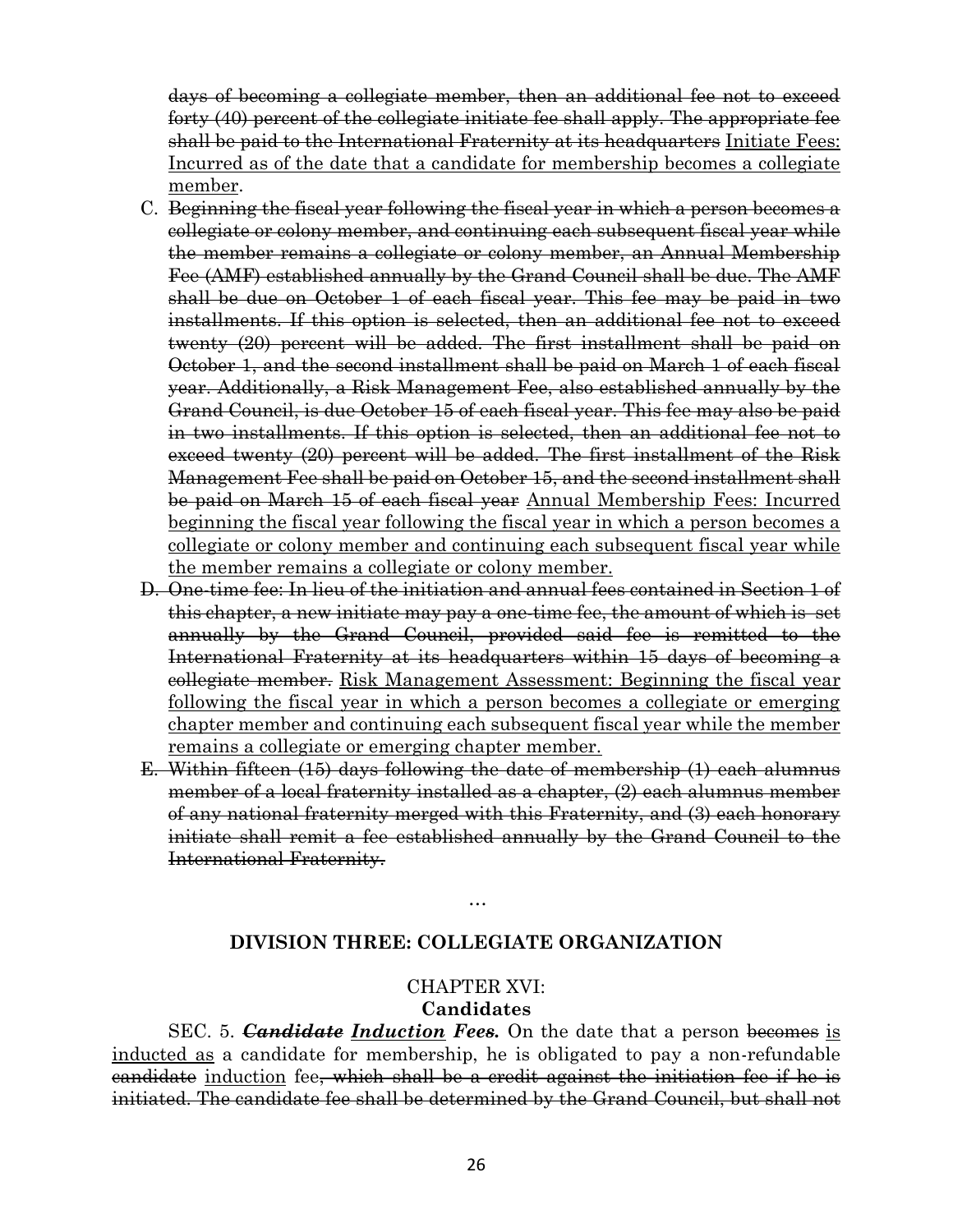exceed 40 percent of the initiation fee. The fee shall be paid to the Fraternity at its headquarters. Each Chapter and the Board of Advisors shall, within fifteen (15) days following the date on which a person becomes a candidate for membership (a) collect, in trust, and (b) remit the Candidate Fee to the Fraternity. The Crysophylos shall be responsible for remitting the fees along with a report of the new Candidates for Membership. Candidate status shall automatically terminate on May 10th of each year and the candidate fee will be forfeited, unless the date is extended by the Chief Executive Officer due to the unique requirements of any particular educational institution.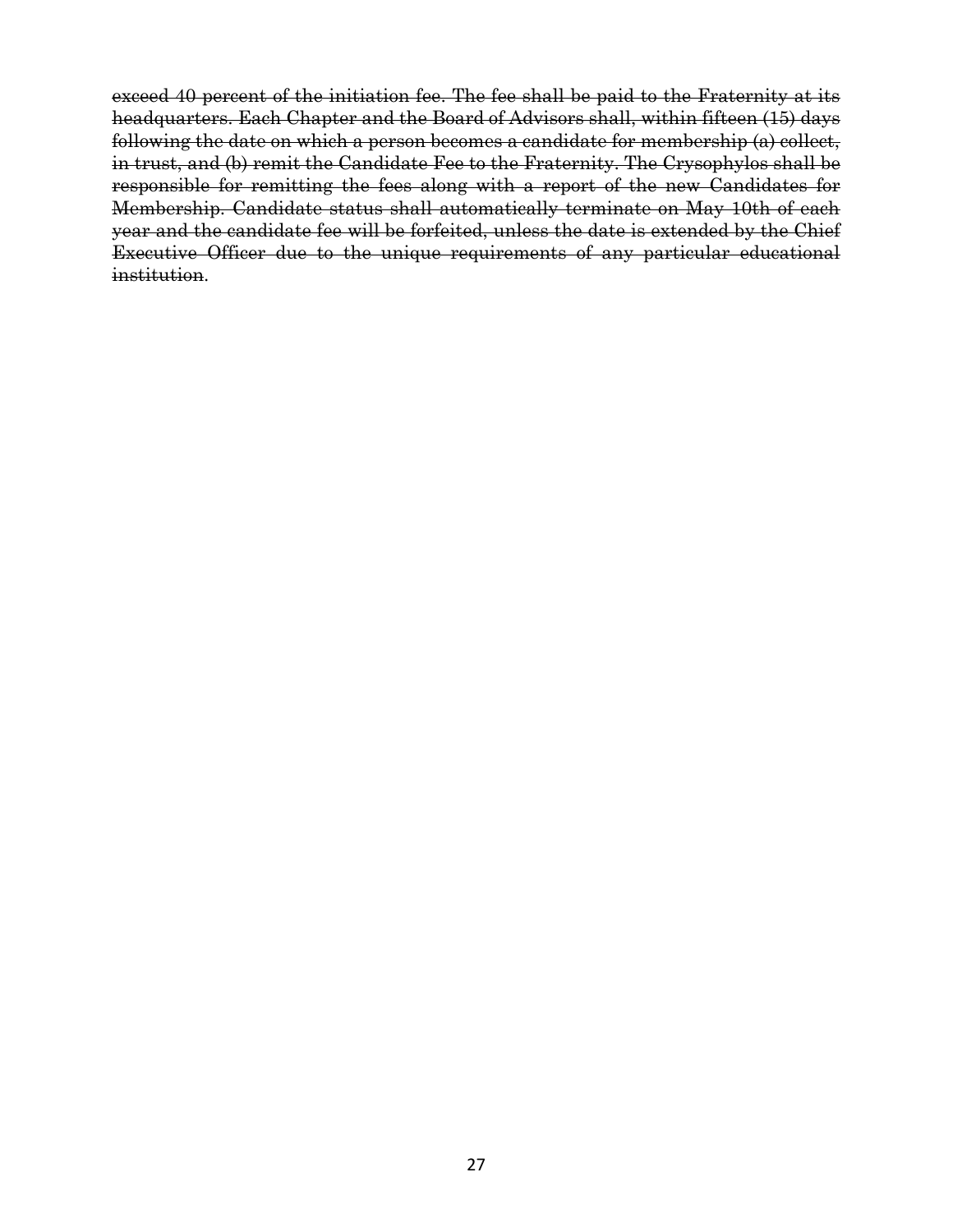

TAU KAPPA EPSILON FRATERNITY

# **M E M O R A N D U M**

April 30, 2022

TO: Ted W. Bereswill Venerable Grand Prytanis

> Donald E. Aldrich Chief Executive Officer

FROM: David W. Towne Judiciary Chairman

RE: Statement of Emergency

WHEREAS, states of emergency were previously declared by the Fraternity on May 8, 2020, and February 22, 2021, due to conditions created by the global spread of SARS-CoV-2 virus and the resultant COVID-19 pandemic; and

WHEREAS the Grand Council previously exercised its emergency authority under Article III, § 4 (Second) of the International Constitution to, *inter alia*, suspend the provisions of Int'l Const, Art. 2 § 8, and Int'l Bylaws, Ch. 1 § 1, to delay the 61st Conclave of the Fraternity in Houston, Texas from August 2021 to July 2022; and

WHEREAS both the direct and indirect effects of the COVID-19 pandemic continue to disrupt the ordinary operations of the Fraternity and necessitate temporary adjustments to the procedures set forth in *The Black Book*,

NOW THEREFORE the Judiciary Committee finds that a continuing state of emergency exists, and recommends that the Grand Council exercise its authority to temporarily suspend the requirements of Int'l Bylaws, Ch. 1 § 11, to:

- 1) Extend the deadline for Judiciary Committee recommendation to exclude any proposed legislation for the 61st Conclave of the Fraternity to May 10, 2022;
- 2) Extend the deadline for distribution of proposed legislation to the Grand Chapter to May 16, 2022, and